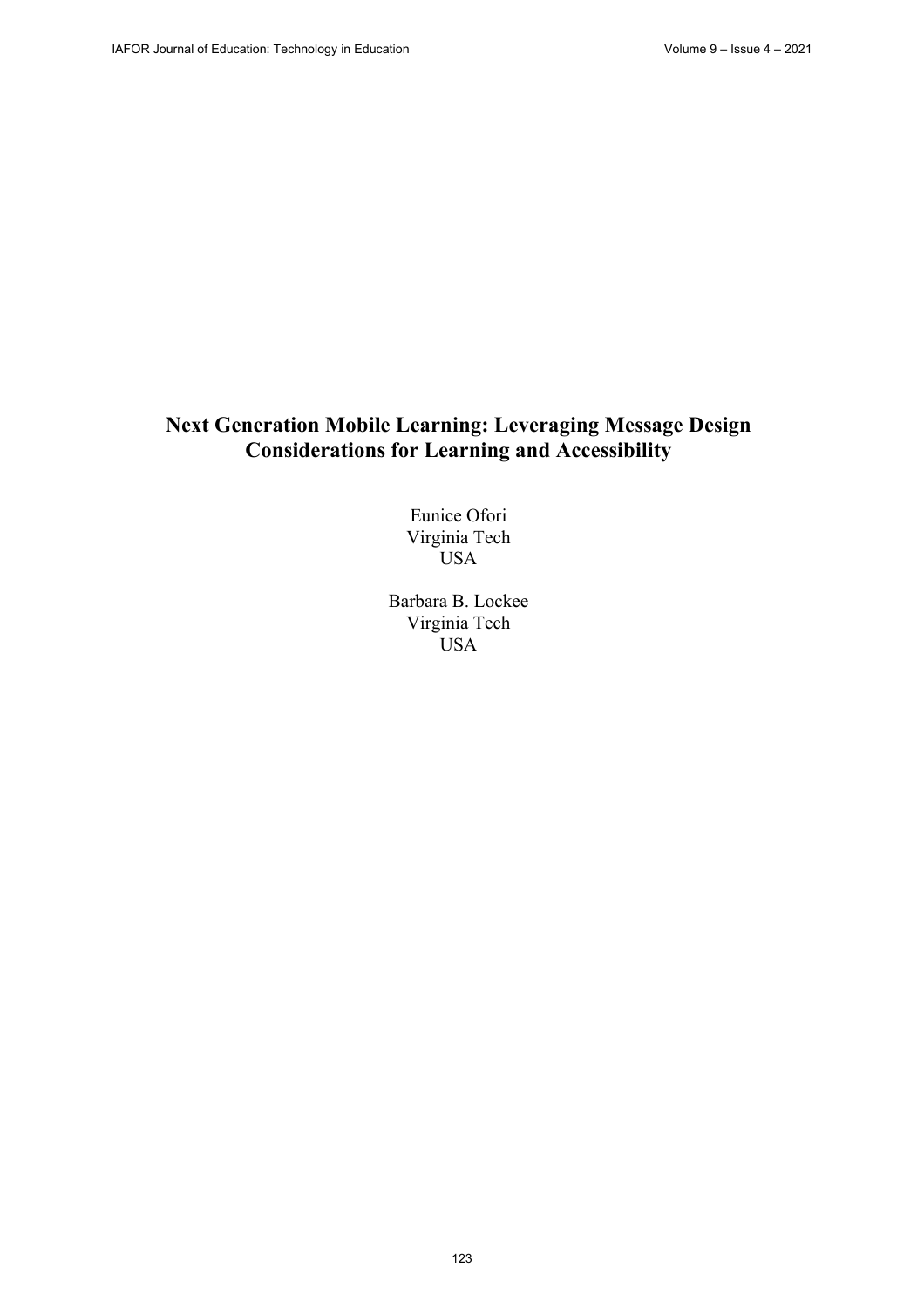#### **Abstract**

Access to mobile learning (mLearning) opportunities has become widespread and continues to proliferate as a means of educational continuity during the COVID-19 pandemic. Due to such proliferation, guidance is needed to inform the design of mobile learning content from both learning and accessibility perspectives. Though evidence-based recommendations for mobile learning message design do not currently exist, prior research in multimedia learning and instructional design-related areas may be used to support the planning and production of such educational programming. Design efforts for mLearning would also benefit from the incorporation of strategies to enhance the accessibility of mLearning for learners with differing needs. Taking evidence-based practices from instructional design and universal design for learning could inform the future development of mLearning toward more effective learning experiences for all learners. Employing a design and development methodology, this study focused on the creation of evidence-based guidelines for mLearning content design, informed by prior research on instructional message design combined with recognized universal design principles for media-based learning. The study resulted in a set of considerations to guide the message design of accessible and effective mLearning experiences. The resulting guidelines underwent validation by expert reviewers representing the areas of instructional design, message design, universal design, and mLearning. Their feedback informed the final version of the guidelines produced as the outcome of this study, research-based considerations which can be practically applied by those responsible for the creation of mLearning instruction.

*Keywords:* accessibility, instructional message design, mobile learning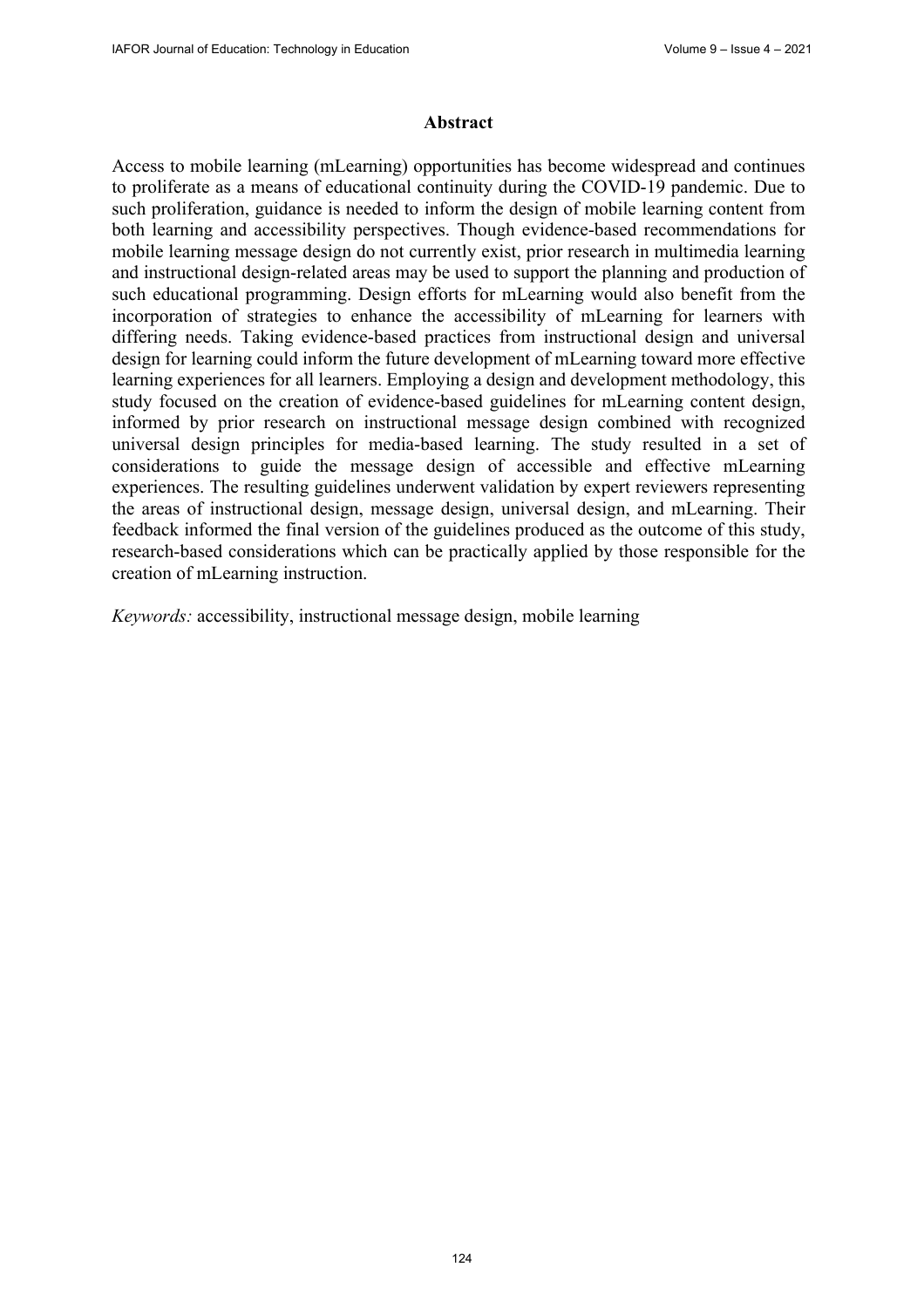Mobile devices, for the purpose of education, have become a popular way for students to learn and access information (NMC Horizon Report, 2017). Uther (2019) stated that "Mobile learning has become one of the more influential aspects in the field of educational technology given the ubiquity of modern mobile devices and proliferation of educational applications or 'apps' for mobile devices" (p. 1). Mobile screens have the ability to support classroom learning in various capacities and settings (Pegrum, 2019). Researchers see the potential of mobile learning because of its portability, cost effectiveness, and communication features (NMC Horizon Report, 2017). McQuiggan, McQuiggan, Sabourin, and Kosturko (2015) define mobile learning as, "the experience and the opportunity afforded by the evolution of the educational technologies, it is anywhere anytime learning enabled by instant on demand access to a personalized world filled with tools and resources" (p.8).

With the widespread use of mobile devices in education for teaching and learning purposes, there is a need to ensure that information presented on the mobile device screen is designed to help learners comprehend the information displayed. Effective instructional message design is crucial for learning to take place. An instructional message is, "a pattern of signs (words, pictures, gestures) produced for the purpose of modifying the psychomotor, cognitive, or affective behavior of one or more persons" (Fleming & Levie 1993, p. x). An instructional message also, "provides a setting for new information that is conveyed by a message" (Gibbons, 2014, p. 215).

With the popularity of mobile devices for learning purposes, instructional designers must adhere to sound instructional design principles to generate meaningful and effective instructional material. A design that adheres to evidence-based design principles will place images, spoken language, and printed words in proper combinations to maximize instructional effectiveness (Wang & Shen, 2012). A careful and comprehensive study of existing literature confirms earlier studies which indicate that very little empirical exploration has been conducted related to design strategies for mLearning (Haag & Berking, 2015; Saleh & Bhat, 2015; Shen, Wang, Gao, Novak, & Tang, 2009; Vincent-Layton, 2015; Wang & Shen, 2012; Wishart, 2009). As a result, there is a need for more systematic research focusing on instructional message design for mLearning in order to design engaging and accessible instructional materials for mobile devices.

## **Literature Review**

Mobile learning, in contrast to other forms of distance education, is unique. Tereshchenko, Zagorskaya, Polyanskaya and Bobritskaya (2020) stated that learning using mobile devices offers new opportunities for students and teachers. Along with the flexibility and affordability of mobile technologies, challenges related to mLearning design are also present. Wang and Shen (2012) note the constraints of designing instruction to work effectively across a wide variety of sizes and formats. As such, Vavoula and Karagiannidis (2005) proposed that care should be taken to design mLearning content effectively from a learning standpoint.

Research-based strategies for the design and development have been noted in the literature. Vincent-Layton (2015) states:

There are few resources published that offer comprehensive mobile lessons and concrete methods to effectively implement mobile learning into the classroom. Educators need specific guidelines and model examples of mobile lessons to fully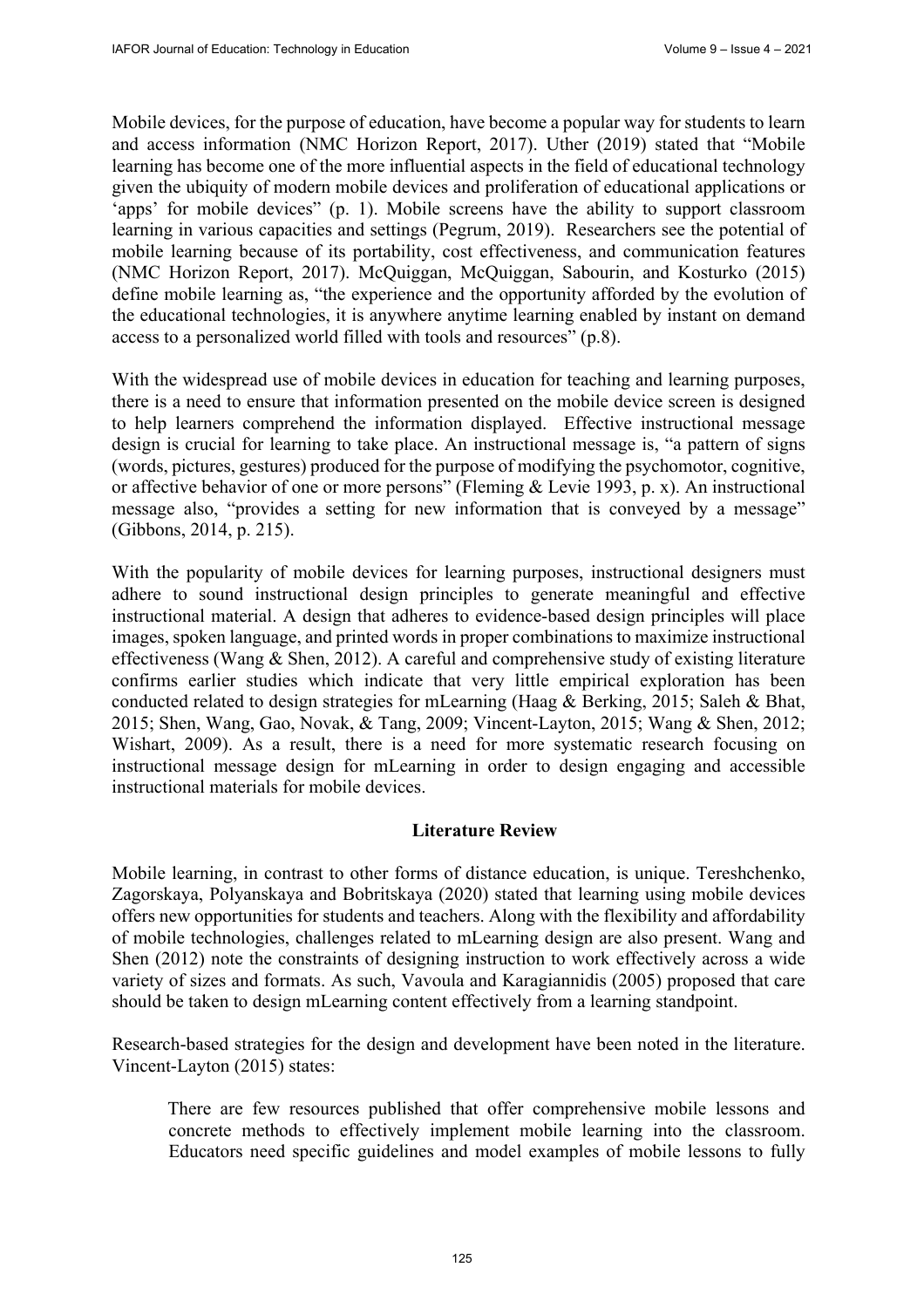understand how to create the lesson, what to consider when developing, and how to successfully integrate it into the classroom (pp. 149–150).

Other researchers have noted the need for evidence-based guidance related to mLearning design. For example, Shen, Wang, Gao, Novak and Tang (2009) also indicated that, "the best practices for using mobile devices in teaching and learning are still unknown. Systematic studies are needed to investigate student and instructor experiences with mobile learning" (p. 539). Additionally, Haag and Berking (2015) mentioned that, "Instructors, educators, and instructional designers are quickly adopting mobile technology in their learning environments, but strategic design considerations and proven pedagogical practices have not been systematically documented" (p. 42). With prolific adoption of mLearning around the world, especially in response to the COVID-19 pandemic, practical research to inform mLearning design is essential.

## **Mobile Devices and User Interface Design**

User interface design for small screens is one of the prominent challenges in the development of mobile devices, mostly because of the small size and functionality of such mobile devices (Gong & Tarasewich, 2004). "Mobile platforms have called for attention from HCI practitioners, and, ever since 2007, touchscreens have completely changed mobile user interface and interaction design" (Punchoojit & Hongwarittorrn, 2017, p.1). The design features of the user interface on a mobile device are an important aspect of the device to ensure efficient and effective usability. Punchoojit and Hongwarittorrn (2017) further stated that "although mobile platforms are becoming an indispensable part of daily lives, true standards for mobile UI design patterns do not exist" (p. 1).

Mobile devices also lack some affordances of standard computing technologies. For example, computers present a landscape view which, while possible on a mobile device, is not the typical approach to its use. To ensure that learners who are using these devices get the most out of it, care must be taken to consider the design constraints, as well as the many possibilities. Uden (2006) states that "mobile applications must be carefully designed to justify the limitations of their size, lower processing power, and low bandwidth" (Uden 2006, p .82).

## **Multimedia Theory for mLearning Design**

The psychological principles from multimedia learning theory, long applied in the design of computer-based instruction, hold the potential to inform mLearning message design. Multimedia learning theory is grounded in the fact that instructional messages should be take into consideration how the human mind works (Mayer, 2001, 2005, 2009). Mayer (2009) describes multimedia learning as the presentation of instructional materials in words and pictures to ensure that learning takes place. Mayer (2009) explains that by "words," he means that the material is presented in a verbal form which is printed or spoken text. By "pictures," he means pictorial forms which include using still graphics such as illustrations, graphs, photos, or maps, or dynamic graphics such as animations or video. He further suggested that the goal of multimedia learning is:

To minimize extraneous cognitive processing during learning (i.e., cognitive processing that does not serve the instructional goal), to manage essential processing during learning (i.e. cognitive processing needed to mentally represent the essential material), and to foster generative processing during learning (i.e., cognitive processing aimed at making sense of the material). (Mayer, 2013, p. 395)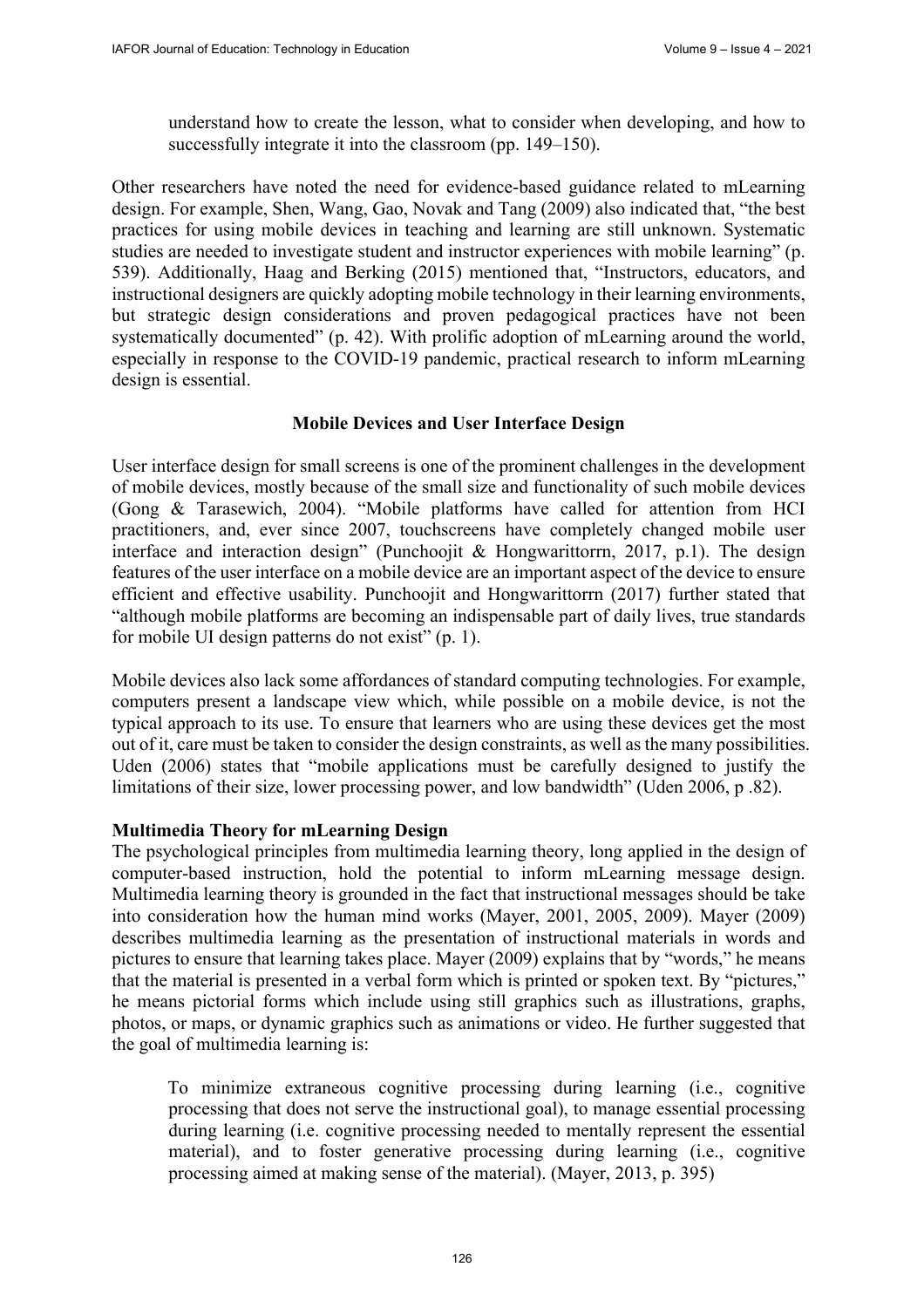More recently, Clark and Mayer (2016) derived eLearning design principles from the earlier multimedia-related research of Mayer (2001, 2009). According to these authors, there are eight principles that instructional designers can follow to design instructionally sound eLearning materials. These principles include: multimedia, modality, contiguity, redundancy, coherence, personalization, segmentation, and pre-training principle (Clark & Mayer, 2016). Additionally, these scholars provided theory-based, concrete guidance for operationalizing these principles in e-learning environments, serving as a possible foundation for mLearning instructional development.

## **Universal Design of Instruction for mLearning**

When considering plans for mobile learning design, it is important to also look at design strategies that are inclusive, meaning that everyone partaking in instructional content will benefit from it. According to Burgstahler (2012), universal design for instruction (UDI) centers on this inclusion to address a wide array of individual learner differences. UDI has been an important consideration for electronically delivered educational experiences since the early days of e-learning. In 1997, The Center for Universal Design at North Carolina State University developed a set of universal design principles that continue to inform accessible design strategies across disciplines and environments. These principles include: equitable use, flexibility in use, simple and intuitive use, perceptible information, tolerance and error, low physical effort, and size and space considerations. Since then, interest in universal design for learning has continued to grow, reflecting many of these early principles. The current global pandemic has accelerated the define strategies for making mobile learning more accessible to all (Taildong & Toquero, 2021).

## **Need for the Study**

Research conducted so far shows that mLearning is a growing trend as a learning delivery modality and the momentum it has taken will keep accelerating. Hanbridge, Tin, and Sanderson (2018) state that, "it is anticipated that mLearning will grow quickly in the next few years" (p. 119). As such, McQuiggan et al. claim that "the future adoption of mobile learning and the success of such efforts requires continuous awareness and integration of new technologies and functions" (2015, p. 333). The proliferation of mLearning underscores the imperative to develop evidence-based guidance for the design and development of effective mobile learning experiences, especially in the wake of the COVID-19 pandemic (Pebriantika, Wibawa, & Paristiowati, 2021).

## **Purpose of the Study**

The purpose of this study was to propose a set of instructional message design guidelines for mobile learning content development, based on prior research in the areas of instructional message design and universal design for learning. A design and development research methodology was used to coalesce findings from the literature into a set of evidence-based mLearning design considerations. The resulting considerations are proposed for use by content developers and instructional design professionals in the overall instructional design process for mobile learning experiences.

#### **Research Questions**

The following research questions were used to guide this study:

(1) What evidence from prior research in the areas of instructional message design and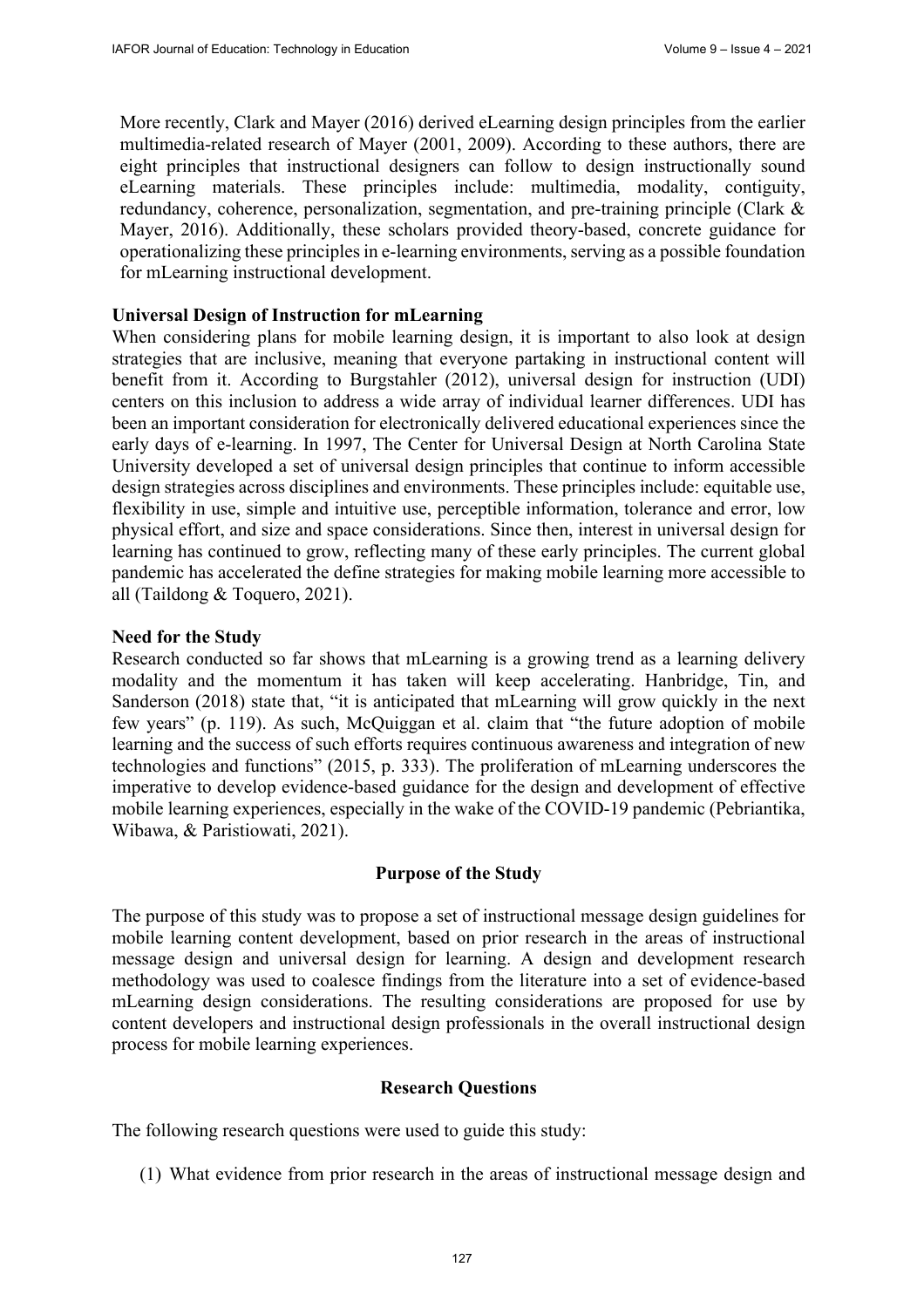universal design be used to inform mLearning content design?

(2) How can such evidence be translated in a set of message design guidelines for the development of mLearning content?

## **Methodology**

This study employed a design and development method of research. Design and development, as defined by Richey and Klein (2007) is, "the systematic study of design and development and evaluation process with the aim of establishing an empirical basis for the creation of instructional products and tools and new or enhanced models that govern their development" (p. 1). Design and development research addresses two different types of inquiry: product and tool research (Type 1) and model research (Type 2). The proposed study employed product and tool research. This approach includes all of the processes leading to the production of an instructional or non-instructional tool (Richey & Klein, 2007). To address concerns regarding areas of validity, causal inferences, generalizations and interpretation, and anticipation of problems in this type of study, Richey and Klein (2007) have recommended that experts with differing areas of specialization should be used for tool review.

#### **Instrumentation**

The survey for the expert reviewers consisted of three sections and 27 questions representing the specific guideline categories and validity factors. Section One focused on the general overview of the considerations and included a yes/no question to provide consent. Section Two of the survey focused on obtaining data about specific factors associated with the considerations. These factors included general design, functionality, text, color, video and audio, and graphics. Section Three emphasized the elements of design and development research recommendations. Sections of the survey inquired about the clarity of individual guideline categories and asked for any suggestions to improve them.

#### **Study Procedures**

The study employed three phases in its overall design. The first phase (Analysis) was to identify relevant design principles to guide mLearning creation. This involved a literature review of instructional message design principles (multimedia principles), universal design principles (universal design of instruction), and best practices for mobile user interface design. The second phase (Development) involved taking the findings from the research and formulating a set of principles. This was achieved through synthesizing Clark and Mayer's (2016) multimedia principles, universal design principles, and mobile user interface design best practices. In the third and final stage (Evaluation and Revision), feedback and recommendations were gathered from five expert reviewers and revisions were made to the considerations based on their feedback. Institutional Review Board (IRB) approval was obtained before formal emails were sent to recruit potential reviewers.

**Phase 1: Analysis**. The guideline development process began with a comprehensive literature review of relevant topics pertaining to the research. The importance of doing a literature review is essential as it uncovers the knowledge gap and informs the study (Webster & Watson, 2002). The essential literature review areas covered for the study included instructional message design, principles for designing for mobile learning (mLearning), universal design principles, and mobile interface design.

Literature that was gathered for the study was carefully analyzed to determine relevance to the guideline development process. The articles, books, and other resources were critically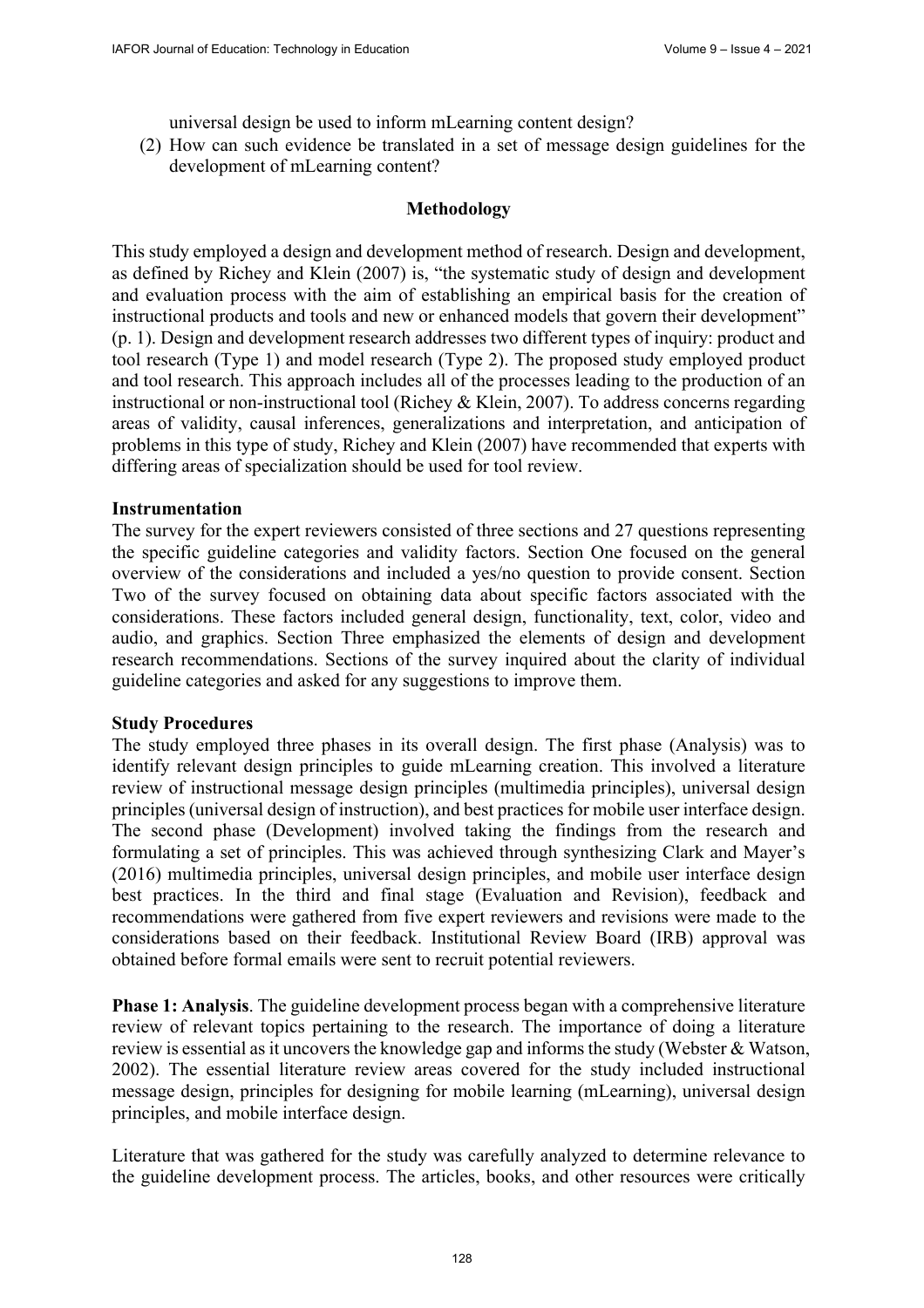evaluated for any recurring ideas. Key areas included Clark and Mayer's multimedia principles (2016) and their interpretations, universal design principles for mediated instruction, empirical studies supporting each principle, applicable mobile interface design best practices, and any other content areas needed for the considerations.

**Phase 2: Development.** After analyzing the relevant literature, key research findings and best practices from the articles and resources were grouped as they aligned with multimedia and/or universal design principles. The purpose of engaging in this activity was to organize ideas to ensure that resources for each classification were easily accessible once the guideline building process began, as well as to ensure that each area was supported with credible evidence.

After careful analysis, four main categories were identified. These included statements of the principle, explanations of the principle, supporting literature, and how to operationalize considerations for designing instruction for mobile phones. These four categories organized the resources for easy understanding and interpretation. The final stage of categorizing the resources was to operationalize the considerations for designing for mobile phones based on the evidence presented. At this stage, thought went into the challenges of mobile phone use and how the principles might be applicable for designing content. These were stated in simple and easy to understand terms so that content developers and instructors could easily conceptualize how the principles could be used in the mobile phone content development process. Appendix A reflects Mayer's Multimedia Principles (2016) and the correlating recommendations operationalizing these principles based on relevant literature. Appendix B represents the outcomes of the literature analysis related to the Center for Universal Design's principles for universal design for instruction (1997). These foundational principles set the initial standards for the creation of accessible design, based on input from experts across a broad array of design sciences. Since their inception, these recommendations remain widely used to inform accessible web design (Zheng, 2021).

Following the identification of key design considerations from instructional message design and universal design literature, further synthesis was conducted to consolidate and organize these factors into overarching mLearning design recommendations. These guidelines were organized for application, with ease of use and functionality as key design priorities. Upon careful consideration, the following categories were chosen to frame the synthesized recommendations: general design principles for content and presentation, designing for context and function, and guidance for adding text, video and audio, animation, graphics, and color. The general design principles and specific suggestions for designing for function were stated first so that designers can easily access them for specific forms of content. Table 1 represents the culminating guidelines for mLearning message design.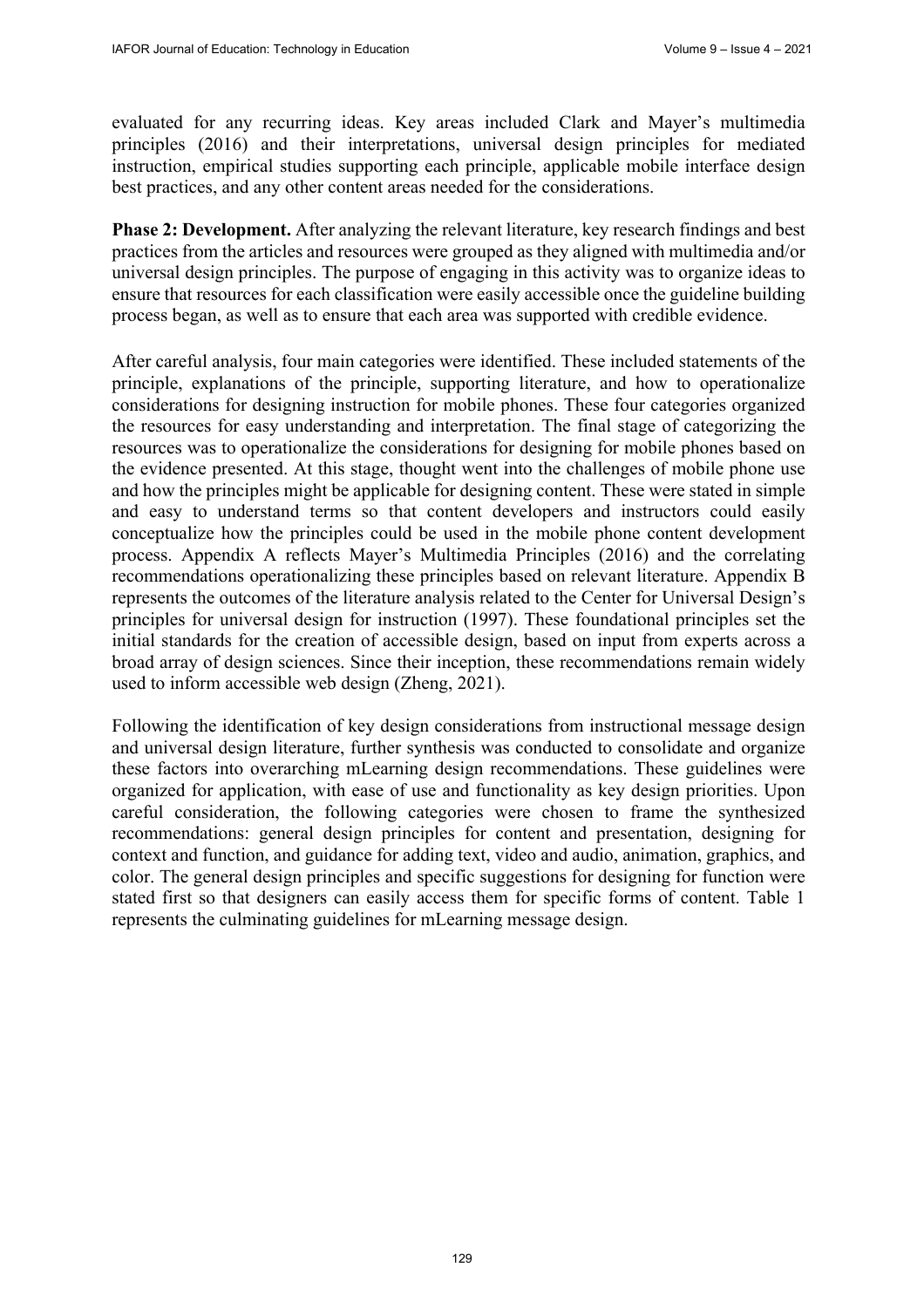## General Content Design • Design instructional text using a simple and clear writing style. Limit concepts to one per screen. Use speech input as a viable alternative for text entry. Limit the use of external links. • Include a menu or table of contents for easy navigation of instruction. • Apply consistency in the use of design elements like color, font, graphics, etc. Keep sentences short. • Be consistent with navigation functions. • Avoid the need for excessive scrolling. • Preview the content on a variety of mobile phone screens. General Content Presentation • Design content in small units. • Deliver content in the simplest possible formats. Present information in multiple formats, such as a combination of text, graphics, and/or video. • Avoid small font size to ensure legibility. Check text for readability Design for Context • Provide a clear and consistent way to return to the home screen. Make buttons easy to click/use with one hand. Navigation should provide easy access to help, both technical and instructional. Design for Function • Include the ability to review previously viewed content. • Provide the opportunity to stop and start module activities as desired. Design content such that mobile users can readily view content, despite device screen size. • Avoid pop-ups, mouse-overs, or auto-refresh for mobile content. Use cloud-computing file storage and sharing to address storage and access needs. • Explore the use of speech recognition as a plausible means of entering information. Adding Text • Avoid the inclusion of text that duplicates audio narration information. Use text signaling strategies such as outlines, headings, highlighting, bolding, or pointer words (e.g., first, second, etc.) to draw attention to salient points. Use sans-serif fonts to increase legibility. Make textual content as concise as possible.

## **Table 1**

*Guidelines for mLearning Message Design*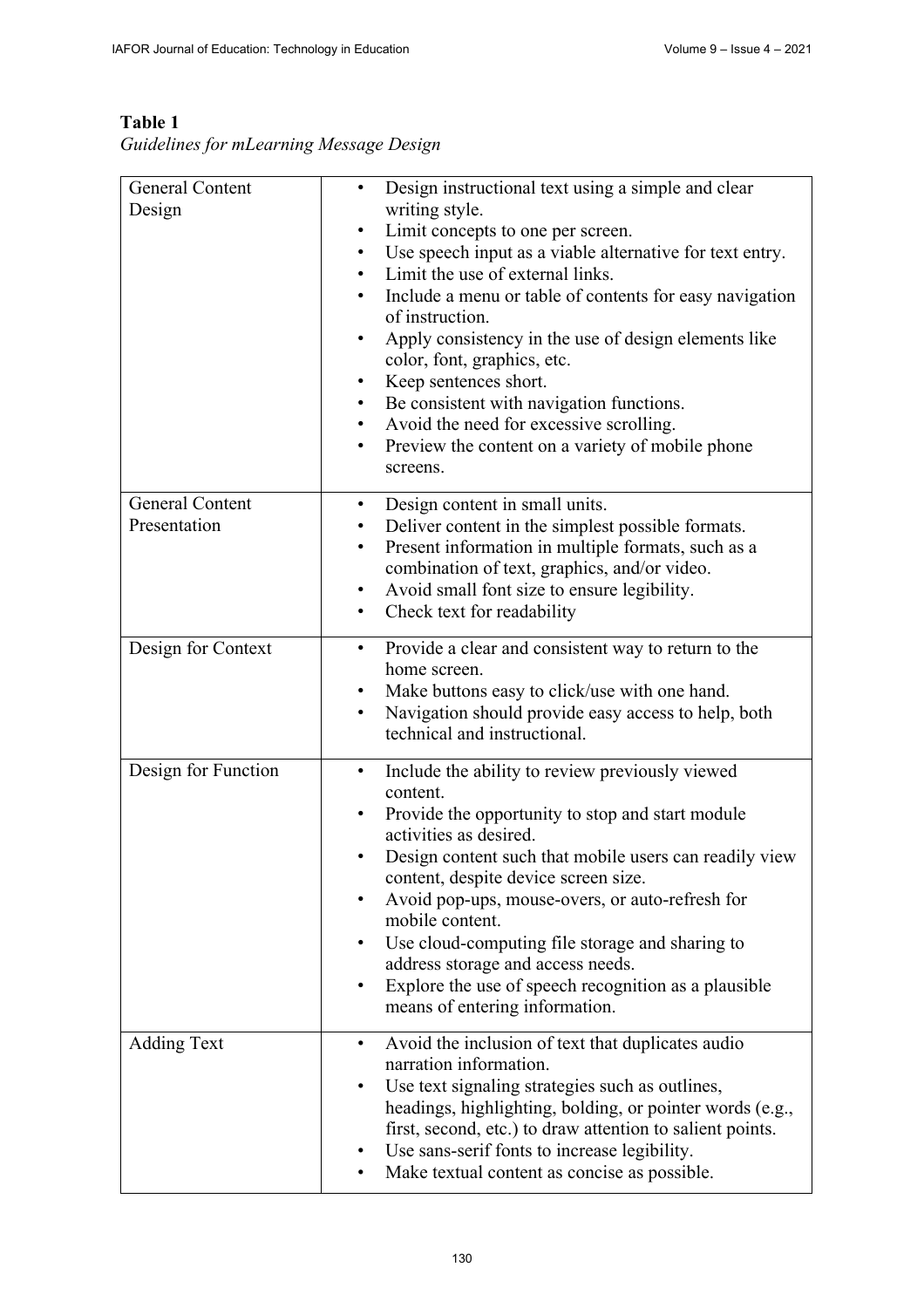| Adding Video and<br>Audio | Segment video and audio files into smaller chunks,<br>when possible.<br>Add captions to video content and transcripts to audio<br>٠<br>content. Text-to-speech features can assist with this<br>process.<br>Provide easy and accessible controls for video/audio<br>playback (pause, go back, go forward).                                  |
|---------------------------|---------------------------------------------------------------------------------------------------------------------------------------------------------------------------------------------------------------------------------------------------------------------------------------------------------------------------------------------|
| <b>Adding Graphics</b>    | Add appropriate graphics to textual content to help<br>visualize concepts.<br>Add alt-text descriptions to graphics.<br>٠                                                                                                                                                                                                                   |
| Adding Color              | Use contrasting colors to increase legibility of text.<br>٠<br>Use color for visual cueing.<br>$\bullet$<br>Keep color coding consistent throughout the content<br>design.<br>Use contrasting colors to highlight and draw attention<br>٠<br>to key concepts.<br>Use a color contrast checker to preview color selection<br>٠<br>decisions. |

**Phase 3: Evaluation and revision.** Five expert reviewers were recruited from the areas of instructional message design, instructional design, mobile learning, and accessibility/universal design based on their expertise and scholarly reputation in these areas. These reviewers provided an evaluation of the proposed guidelines based, using a customized rubric created by the researchers to record their suggestions and feedback. Perspectives and recommendations from the reviewers were synthesized and revisions were made to the guidelines based on their collective input. Revisions that fell outside of the scope of the study were not addressed, such as a suggestion to create an app for guideline application.

## **Results**

Overall, the expert reviewer feedback indicated that the guidelines would be helpful to instructional designers and content developers. Four out of five reviewers agreed that the proposed design strategies are likely to effectively improve the quality of mobile learning in distance learning experiences. Three of the experts also agreed that the organization of the considerations, a key design feature based on the synthesized literature, supported the purpose and use of the final product. Additionally, each of the reviewers provided feedback about the practicality and effectiveness of the proposed design guidelines, and indicated possible challenges related to their use. Some concerns were expressed about factors such as lack of designer expertise or project time constraints posing barriers for guideline usage for mLearning development. Each reviewer also provided feedback for revision of the considerations, with most recommendations focused on the technical writing style, nomenclature related to message design terms, and structuring of the recommendations to match the applicable design task. Much of the feedback provided was incorporated into the final version of the guidelines in Table 1, with some recommendations falling beyond the scope of the proposed study.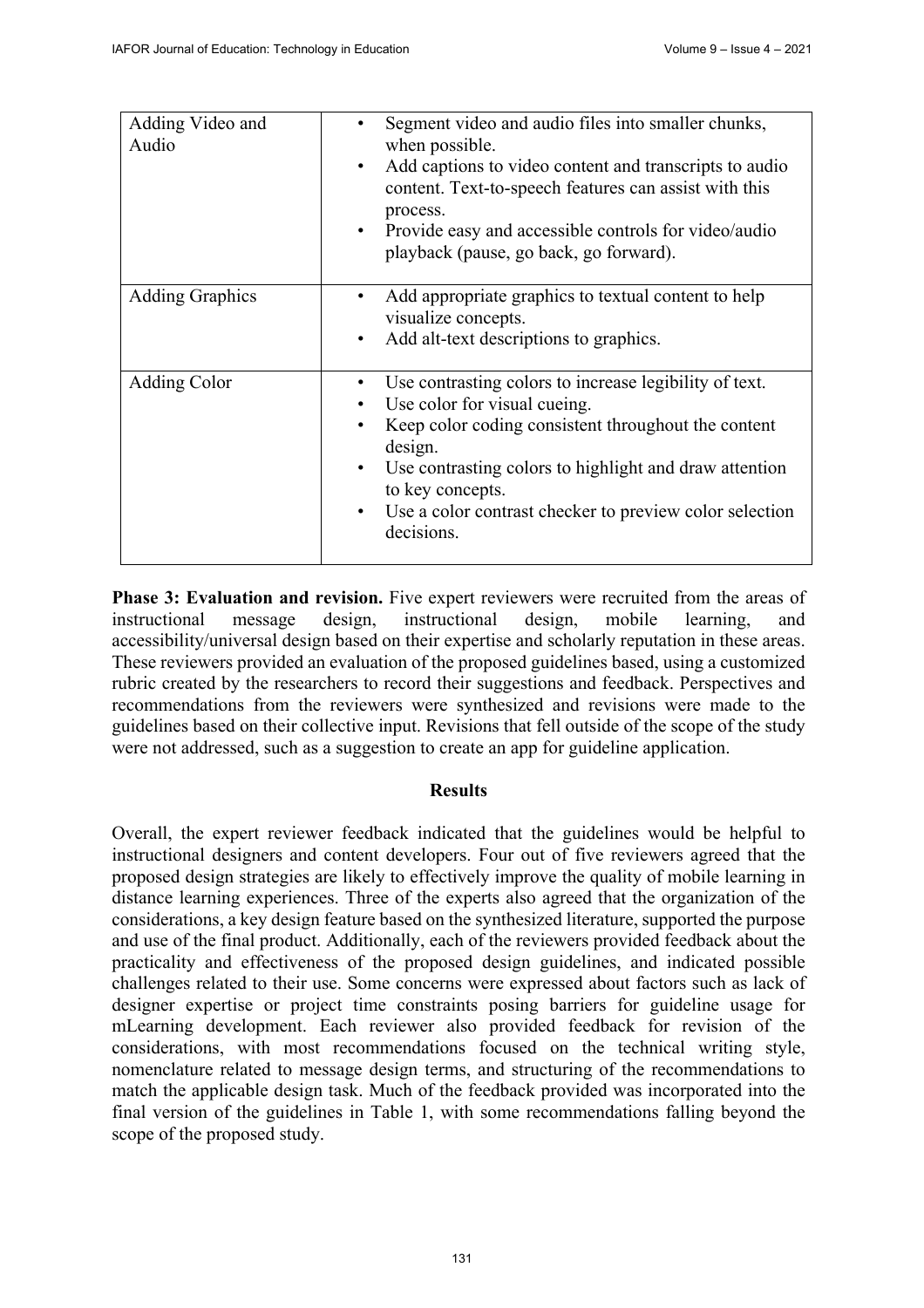## **Discussion**

The design and development activities in this study, framed by the following research questions, culminated in the final set of message design considerations for mLearning content:

- (1) What evidence from prior research in the areas of instructional message design and universal design can be used to inform mLearning content design?
- (2) How can such evidence be translated in a set of message design guidelines for the development of mLearning content?

Decades of inquiry and theory-based principles in the areas of multimedia learning, instructional message design, and universal design provided relevant insights to inform the aesthetic and functional design of mLearning content. Analysis and synthesis of these findings generated a practical collection of message design considerations for instructional content developers charged with mLearning creation that is accessible and effective.

A field test will be necessary to further validate the use of the proposed considerations (Richey & Klein, 2007). Such testing should be conducted with instructional designers, user experience design professionals, and potential faculty users, with the opportunity to apply the considerations in their natural environment. Formative evaluation should be performed at every stage, and changes made to enhance the usability and effectiveness of the considerations. Further systematic research should be conducted on the impact of instructional message design decisions, such as those proposed herein, on both student and instructor mLearning experiences.

## **Conclusion**

The use of mobile phones for accessing online content has become a common phenomenon in online learning (Statistica, 2017) and has experienced exponential growth during the COVID-19 pandemic as a means of instructional continuity (Pebriantika, Wibawa, & Paristiowati, 2021). However, a long-standing need for research has existed to inform the design of mLearning content, given its unique aesthetic features and functional affordances (Gao, Novak, & Tang, 2009; Haag & Berking, 2015; Saleh & Bhat, 2015; Shen & Vincent-Layton, 2015; Wang & Shen, 2012; Wang & Wishart, 2009). This study offers guidance for designing mobile learning experiences, drawn from prior relevant research and best practices in multimedia learning, instructional message design, and universal design for learning. As Beirne and Romanoski (2018) state, "growing numbers of students are looking for more flexible formats for undertaking courses, certificates, and degree programs" (p. 1). Given that mLearning adoption and growth will likely continue into the future, it is even more important that evidence-based guidance, such as the message design considerations provided herein, is available to inform the design of mobile learning courses and programs.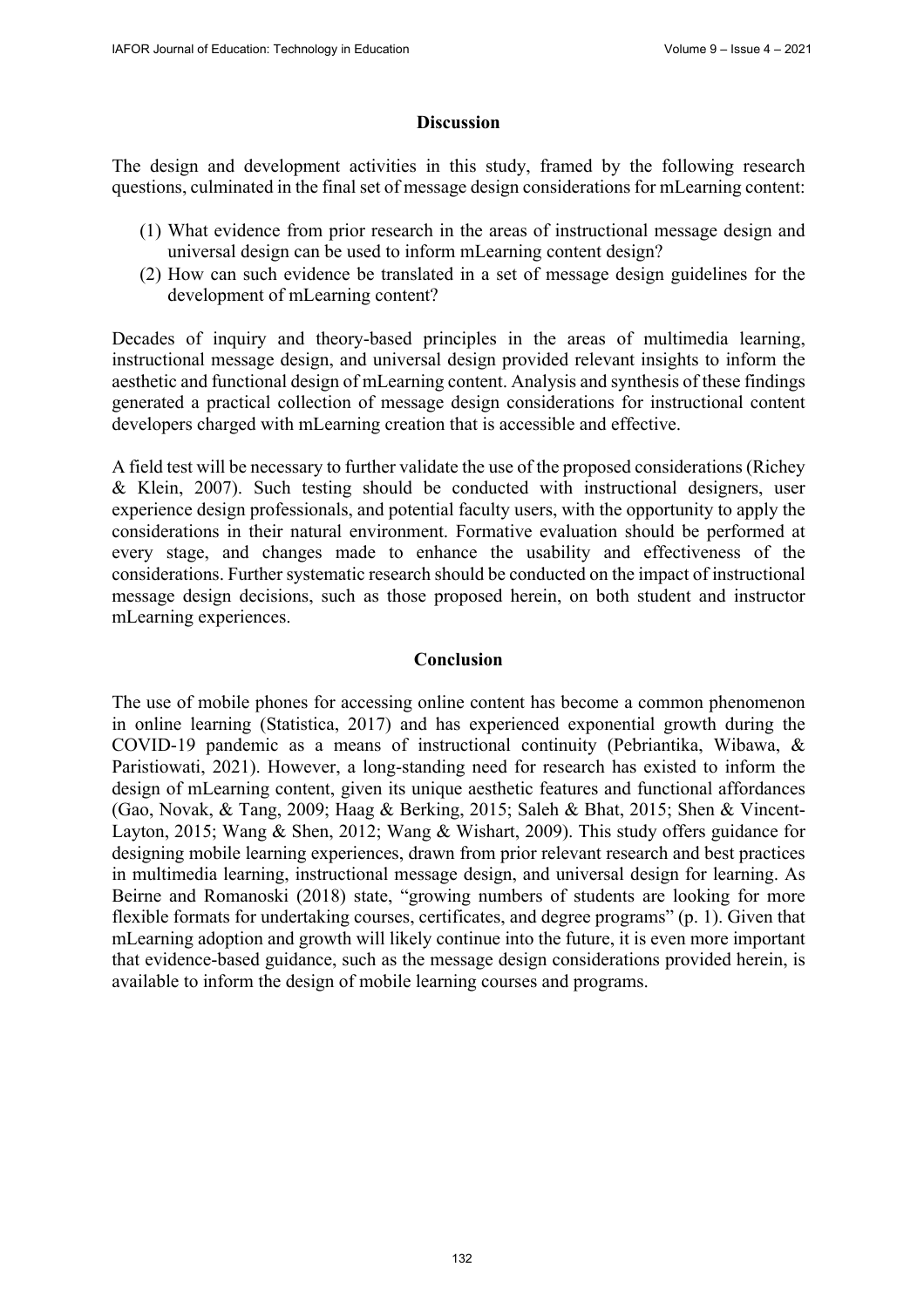## **References**

- Aguayo, C., Cochrane, T., & Narayan, V. (2017). Key themes in mobile learning: Prospects for learner-generated learning through AR and VR. *Australasian Journal* of *Educational Technology*, *33*(6).<https://doi.org/10.14742/ajet.3671>
- Beck, I. L., McKeown, M. G., Sandora, C., Kucan, L., & Worthy, J. (1996). Questioning the author: A yearlong classroom implementation to engage students with text. *The Elementary School Journal, 96*(4), 385–414. <https://doi.org/10.1086/461835>
- Beirne, E., & Romanoski, M. P. (2018). Instructional design in higher education: Defining an evolving field*. OLC outlook: An environmental scan of the digital learning landscape.*
- Burgstahler, S. (2012). *Equal access: Universal design for instruction*. Seattle, WA: DO-IT, [University of Washington. https://www.washington.edu/doit/equal-access-universal](https://www.washington.edu/doit/equal-access-universal-design-instruction)design-[instruction](https://www.washington.edu/doit/equal-access-universal-design-instruction)
- Butcher, K. R. (2006). Learning from text with diagrams: Promoting mental model development and inference generation. *Journal of Educational Psychology, 98*(1), 182. <https://doi.org/10.1037/0022-0663.98.1.182>
- Butcher, K. R. (2014). The multimedia principle. *The Cambridge handbook of multimedia learning* (pp. 174–205). Cambridge University Press.
- Center for Universal Design (1997). *The principles of universal design*. North Carolina State University.
- Chandler, P., & Sweller, J. (1991). Cognitive load theory and the format of instruction. *Cognition and Instruction*, *8*(4), 293–332.
- Clark, R. C., & Mayer, R. E. (2016). *E-learning and the science of instruction: Proven guidelines for consumers and designers of multimedia learning.* Wiley.
- Dye, K. L. (1997). *Message design: A key to effective instructional materials*. <http://kathydye.com/IDEAS/MessageDesign2.pdf>
- Elias, T. (2011). Universal instructional design principles for mobile learning. *The International Review of Research in Open and Distributed Learning*, *12*(2), 143–156. <https://doi.org/10.19173/irrodl.v12i2.965>
- Fleming, M. L., & Levie, W. H. (1993). *Instructional message design: Principles from the behavioral and cognitive sciences* (2nd ed.). Educational Technology Publications.
- Gong, J., & Tarasewich, P. (2004). Guidelines for handheld mobile device interface design. In Proceedings of DSI 2004 Annual Meeting (pp. 3751–3756).
- Gu, X., Gu, F., & Laffey, J. M. (2011). Designing a mobile system for lifelong learning on the move. Journal of Computer Assisted Learning, 27, 204–215. <https://doi.org/10.1111/j.1365-2729.2010.00391.x>
- Haag, J., & Berking P. (2015). Design considerations for mobile learning. In Y. Zhang (Ed.).Handbook of mobile teaching and learning (pp. 41–60). Springer. <https://doi.org/10.1007/978-3-642-54146-9>
- Hanbridge, S. A., Tin, T., & Sanderson, N. (2018). Information literacy skills on the go: Mobile learning innovation. *Journal of Information Literacy*, *12,* 118–136. <https://doi.org/10.11645/12.1.2322>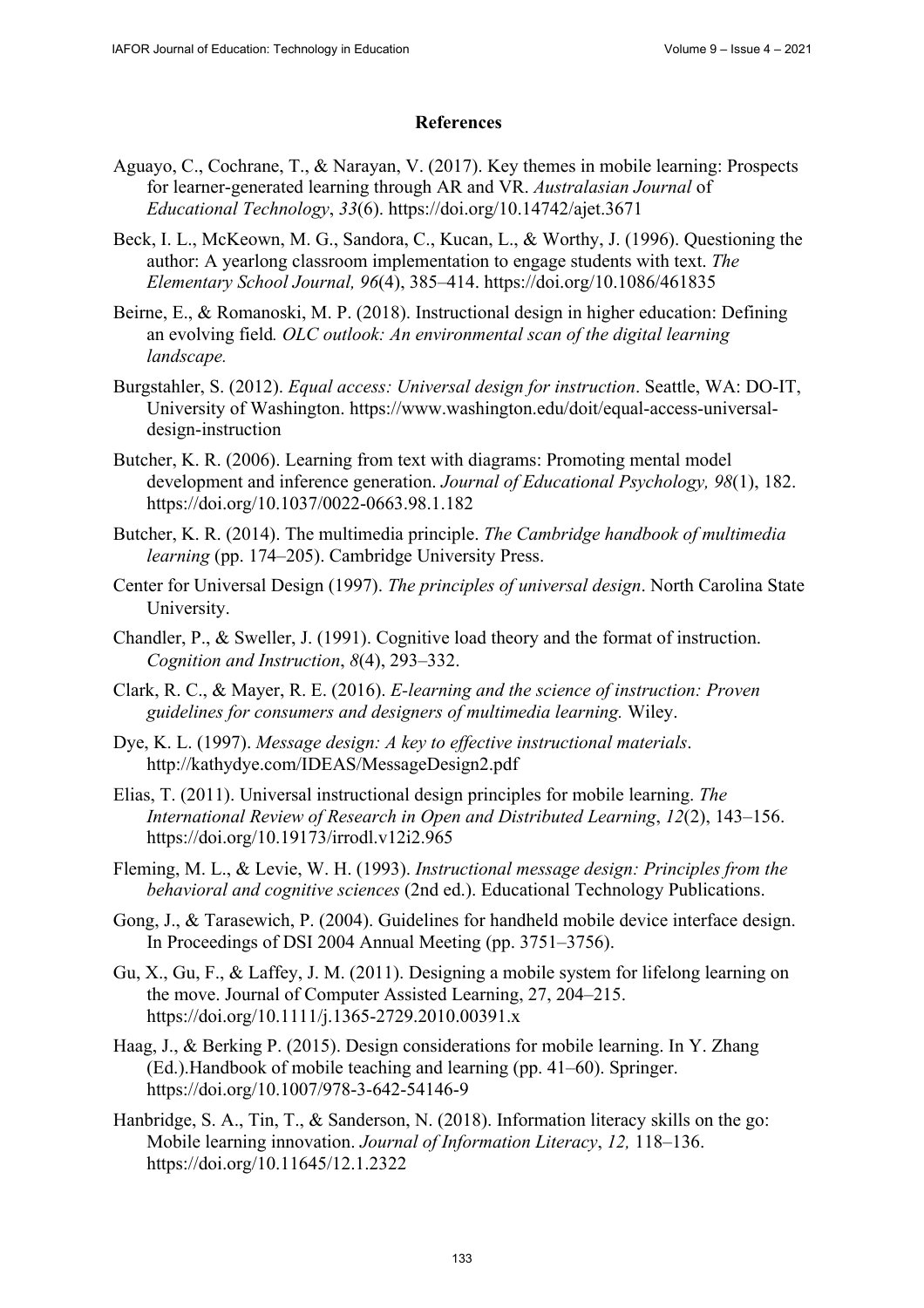- Hoober, S., & Berkman, E. (2011). *Designing mobile interfaces: Patterns for interaction design.* O'Reilly Media, Inc.
- Huang, R., Zhang, H., Li, Y. & Yang J. (2012). A framework of designing learning activities for mobile learning. In S. K. S. Cheung, J. Fong, L. F. Kwok., K. Li. & Kwan R. (Eds.). *Hybrid Learning*. Lecture notes in computer science, vol. 7411. Springer. [https://doi.org/10.1007/978-3-642-32018-7\\_2](https://doi.org/10.1007/978-3-642-32018-7_2)
- Lal, R. (2013). *Digital design essentials: 100 ways to design better desktop, web, and mobile interfaces.* Rockport Publishers.
- Mautone, P. D., & Mayer, R. E. (2001). Signaling as a cognitive guide in multimedia learning. *Journal of Educational Psychology, 93*(2), 377–389. <https://doi.org/10.1037/0022-0663.93.2.377>
- Mayer, R. E. (2001). *Multimedia learning.* Cambridge University Press. <https://doi.org/10.1017/CBO9781139164603>
- Mayer, R. E. (2005). Cognitive theory of multimedia learning. In R. E. Mayer (Ed.), *The Cambridge handbook of multimedia learning* (pp. 31–48). Cambridge University Press.
- Mayer, R. E. (2009). *Multimedia learning* (2nd ed.). Cambridge University Press. <http://dx.doi.org/10.1017/CBO9780511811678>
- Mayer, R. E. (2013). Multimedia learning. In J. M. Spector, M. D. Merrill, J. Ellen, & M. J. Bishop (Eds.), *Handbook of research on educational communications and technology*  (4th ed.). Springer.
- Mayer, R. E., & Anderson, R. B. (1992). The instructive animation: Helping students build connections between words and pictures in multimedia learning. *Journal of Educational Psychology, 84*(4), 444–452. <https://doi.org/10.1037/0022-0663.84.4.444>
- Mayer, R. E., & Chandler, P. (2001). When learning is just a click away: Does simple user interaction foster deeper understanding of multimedia messages? *Journal of Educational Psychology*, *93*(2), 390–397.
- Mayer, R. E., Dow, G. T., & Mayer, S. (2003). Multimedia learning in an interactive selfexplaining environment: What works in the design of agent-based microworlds? *Journal of Educational Psychology, 95*(4), 806–812.
- Mayer, R. E., Heiser, J., & Lonn, S. (2001). Cognitive constraints on multimedia learning: When presenting more material results in less understanding. *Journal of Educational Psychology, 93*(1), 187–198.
- McQuiggan, S., McQuiggan, J., Sabourin, J., & Kosturko, L. (2015). *Mobile learning: A handbook for developers, educators, and learners*. John Wiley & Sons.
- Moreno, R., & Mayer, R. E. (1999). Cognitive principles of multimedia learning: The role of modality and contiguity. *Journal of Educational Psychology*, *91*(2), 358-368.
- Nilsson, E. G. (2009). Design patterns for user interface for mobile applications. *Advances in Engineering Software, 40*(12), 1318–1328. <https://doi.org/10.1016/j.advengsoft.2009.01.017>
- NMC Horizon Report. (2017). *Higher education edition*. [http://cdn.nmc.org/media/2017](http://cdn.nmc.org/media/2017-nmc-horizon-report-he-EN.pdf) [nmc-horizon-report-he-EN.pdf](http://cdn.nmc.org/media/2017-nmc-horizon-report-he-EN.pdf)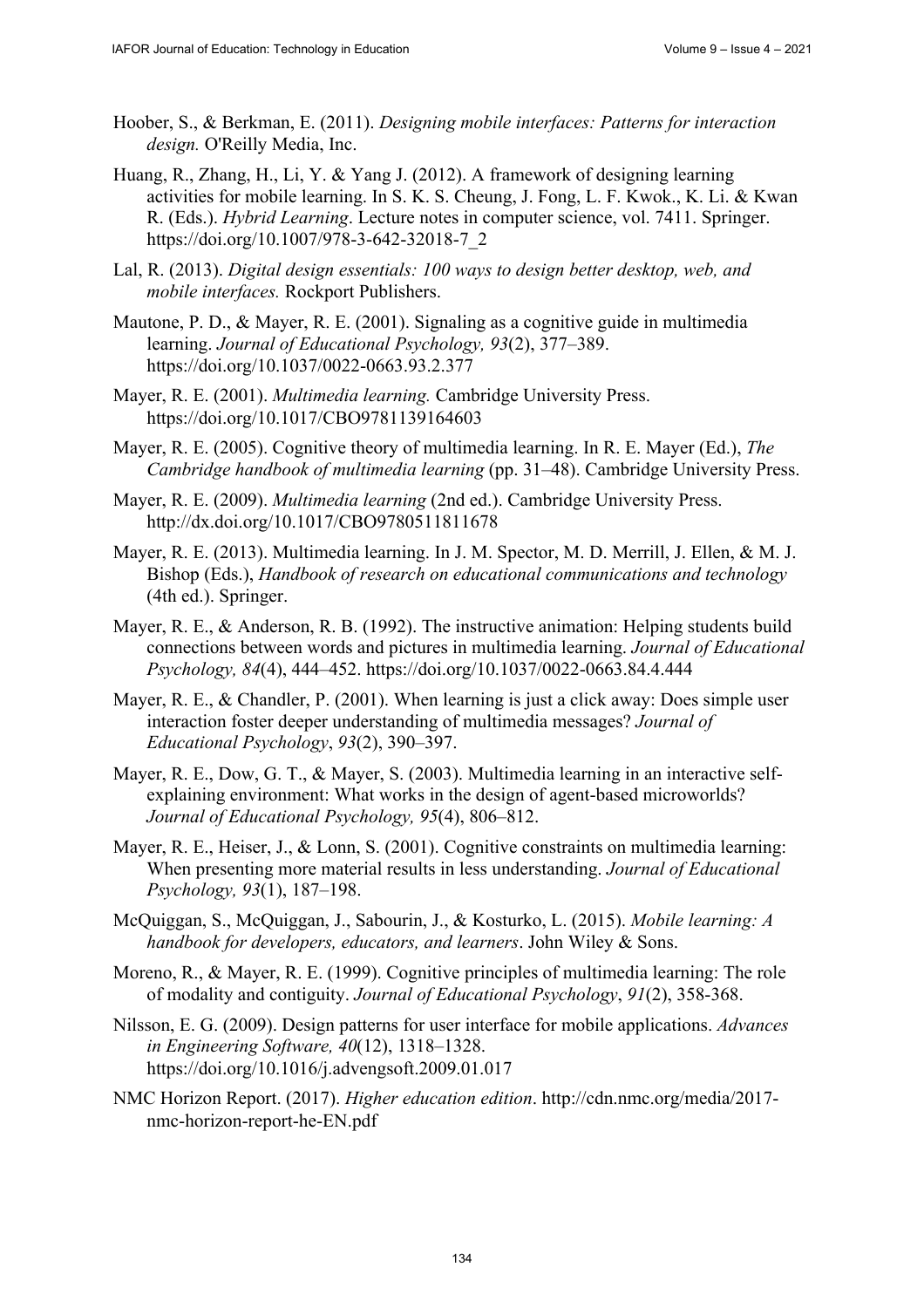- O'Malley, C., Vavoula, G., Glew, J., Taylor, J., Sharples, M., & Lefrere, P. (2003). Guidelines for learning/teaching/tutoring in a mobile environment. *Mobilearn Project Report,* D4.1.
- Pebriantika L, Wibawa B, Paristiowati M. (2021). Adoption of mobile learning: The influence and opportunities for learning during the Covid-19 pandemic. *International Journal of Interactive Mobile Technologies, 15*(5). 222–230. <https://doi.org/10.3991/ijim.v15i05.21067>
- Pegrum, M. (2019). Mobile devices. In *Mobile lenses on learning* (pp. 127-170). Springer. <https://doi.org/10.1007/978-981-15-1240-7>
- Richey, R. C., Klein, J. D., & Nelson, W. A. (2004). Developmental research: Studies of instructional design and development. In D. H. Jonassen (Ed.), *Handbook of research on educational communications and technology* (pp. 1099–1130). Lawrence Erlbaum Associates.
- Richey, R., & Klein, J. D. (2007). *Design and development research: Methods, strategies, and issues*. Routledge.
- Saleh, S. A., & Bhat, S. A. (2015). Mobile learning: A systematic review. *International Journal of Computer Applications*, *114*(11), 1–5. <https://doi.org/10.5120/20019-1406>
- Shen, R., Wang, M., Gao, W., Novak, D., & Tang, L. (2009). Mobile learning in a large blended computer science classroom: System function, pedagogies, and their impact on learning. *IEEE Transactions on Education, 52*(4), 538–546. <https://doi.org/10.1109/TE.2008.9307>
- Shneiderman, B., & Plaisant, C. (2010). *Designing the user interface: Strategies for effective human-computer interaction* (5th ed.). Addison-Wesley.
- Stull, A. T., & Mayer, R. E. (2007). Learning by doing versus learning by viewing: Three experimental comparisons of learner-generated versus author-provided graphic organizers. *Journal of Educational Psychology, 99*(4), 808–820. <https://doi.org/10.1037/0022-0663.99.4.808>
- Subramanya, S. R., & Yi, B. K. (2006). User interfaces for mobile content. *Computer*, *39*(4), 85-87.<https://doi.org/10.1109/MC.2006.144>
- Sweller, J. (2011). Cognitive load theory. In J. P. Mestre & B. H. Ross (Eds.), *The psychology of learning and motivation: Cognition in education* (Vol. 55, pp. 37–76). Elsevier Academic Press. <http://dx.doi.org/10.1016/B978-0-12-387691-1.00002-8>
- Talidong, K. J. B., & Toquero, C. M. D. (2021). Mobile learning grounded on universal instructional design principles on the shift to emergency online education. *Journal of Digital Educational Technology, 1*(1), ep2102.<https://doi.org/10.21601/jdet/10943>
- Tereshchenko, S., Zagorskaya, M., Polyanskaya, O., & Bobritskaya, J. (2020). Mobile learning in forestry education. n IOP Conference Series: Earth and Environmental Science (Vol. 507, No. 1, p. 012031). IOP Publishing. <https://doi.org/10.1088/1755-1315/507/1/012031>
- Uther, M. (2019). *Mobile learning*. MDPI Multidisciplinary Digital Publishing Institute. <https://doi.org/10.3390/educsci9010033>
- Vavoula, G., & Karagiannidis, C. (2005, November). Designing mobile learning experiences. In *Panhellenic Conference on Informatics* (pp. 534–544). Springer.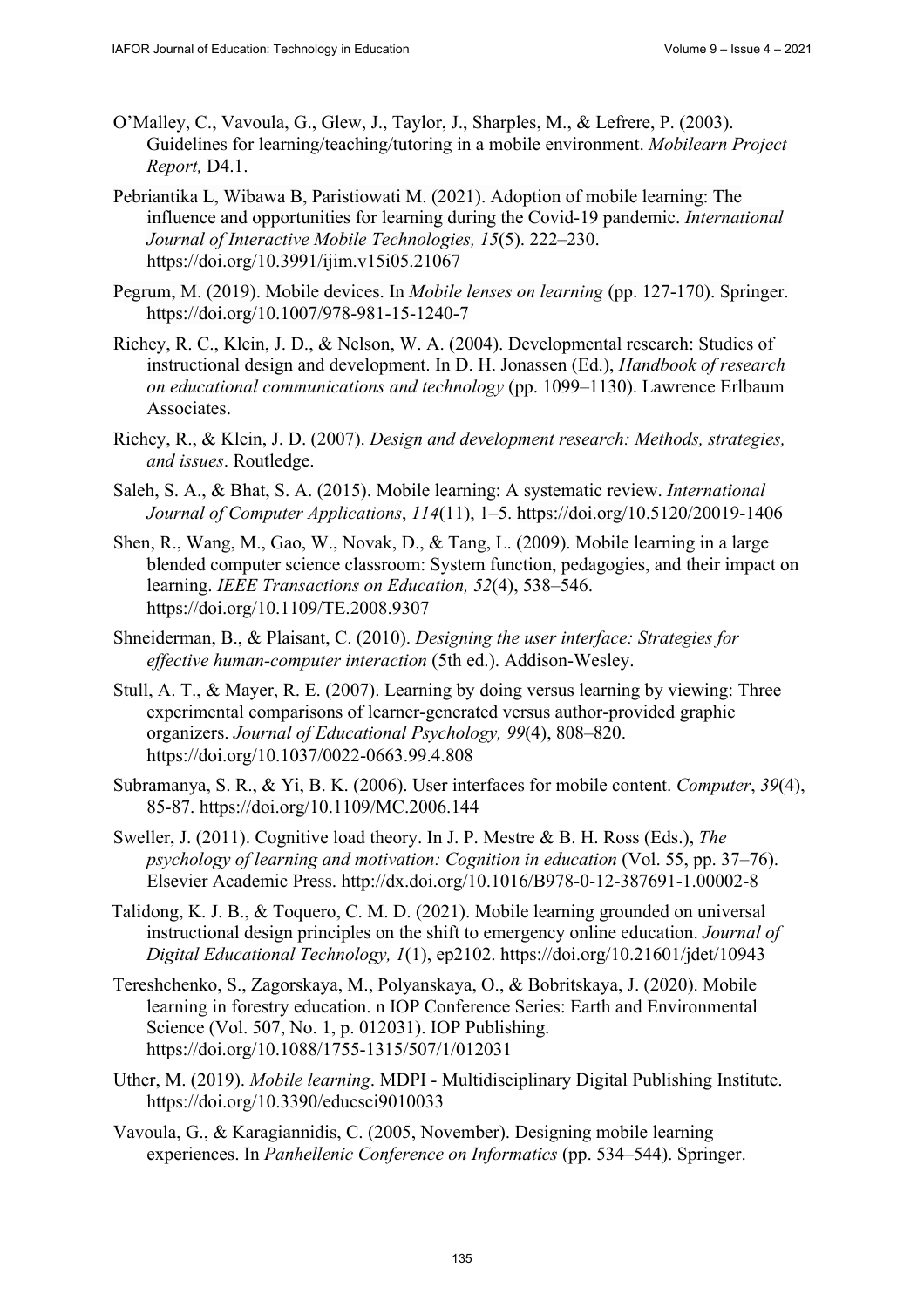- Vincent-Layton, K. (2015). Mobile learning and engagement: Designing effective mobile lessons. In Y. Zhang (Ed.), *Handbook of mobile teaching and learning*. Springer. [https://doi.org/10.1007/978-3-642-54146-9\\_62](https://doi.org/10.1007/978-3-642-54146-9_62)
- Wang, M., & Shen, R. (2012). Message design for mobile learning: Learning theories, human cognition and design principles. *British Journal of Educational Technology, 43*(4), 561–575.<https://doi.org/10.1111/j.1467-8535.2011.01214.x>
- Webster, J., & Watson, R. (2002). Analyzing the past to prepare for the future: Writing a literature review. *MIS Quarterly, 26*(2), Xiii-Xxiii.
- Wishart, J. (2009). Use of mobile technology for teacher training. In M. Ally (Ed.), *Mobile learning: Transforming the delivery of education and training (pp. 265–278).* Athabasca University Press.
- Zheng, R. (2021). Learn to create accessible websites with principles of universal design. Interaction Design Foundation. [https://www.int](https://www.interaction-design.org/literature/article/learn-to-create-accessible-websites-with-the-principles-of-universal-design)eraction[design.org/literature/article/learn-to-create-accessible-websites-with-the-principles-of](https://www.interaction-design.org/literature/article/learn-to-create-accessible-websites-with-the-principles-of-universal-design)universal[-design](https://www.interaction-design.org/literature/article/learn-to-create-accessible-websites-with-the-principles-of-universal-design)

**Corresponding author:** Barbara B. Lockee **Email:** [lockeebb@vt.edu](mailto:lockeebb@vt.edu)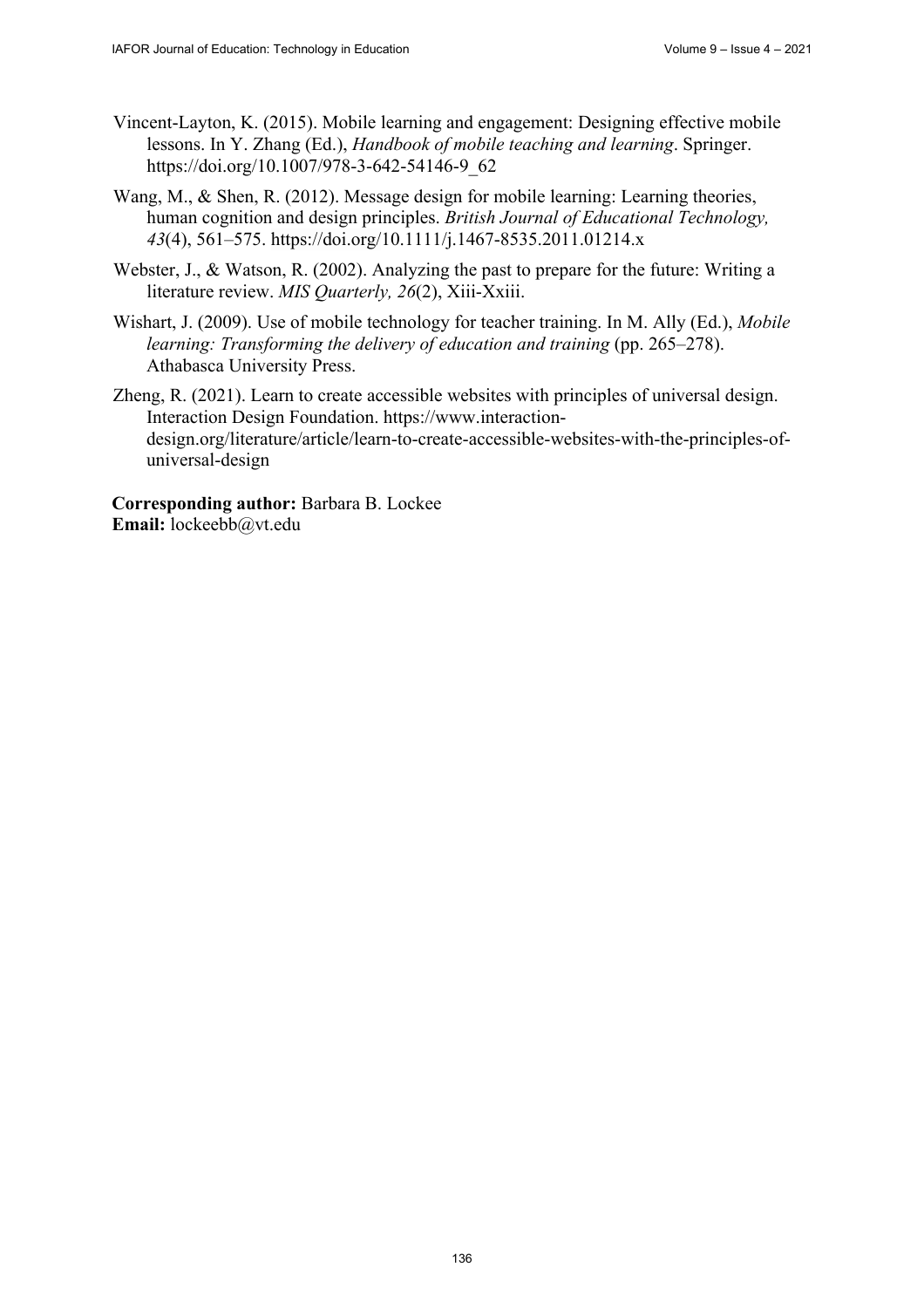## **Appendix A**

| Principle                 | Principle                             | <b>How to Operationalize</b>                | <b>Supporting</b><br>Literature               |
|---------------------------|---------------------------------------|---------------------------------------------|-----------------------------------------------|
| Multimedia                | <b>Explanation</b><br>Presentation of | for mLearning Design<br>Add appropriate     | People who learned                            |
| Principle                 | content should be                     | graphics to                                 | from words and                                |
| (Mayer 2001,              | a combination of                      | text content to help                        | graphics produced                             |
| 2009)                     | both words and                        | learners'                                   | between 55 percent to                         |
|                           | images. (Mayer,                       | get the most of meaning                     | 121 percent more                              |
|                           | 2005).                                | from the content.                           | correct solutions to                          |
|                           |                                       |                                             | transfer problems than                        |
|                           |                                       | Present information in                      | people who learned                            |
|                           |                                       | multiple formats.                           | from words alone                              |
|                           |                                       |                                             | (Clark & Mayer,                               |
|                           |                                       |                                             | 2016).                                        |
|                           |                                       |                                             | People developed a                            |
|                           |                                       |                                             | deeper understanding                          |
|                           |                                       |                                             | of how the human                              |
|                           |                                       |                                             | heart works from text                         |
|                           |                                       |                                             | with simple<br>illustrations than from        |
|                           |                                       |                                             | text alone (Butcher,                          |
|                           |                                       |                                             | 2006).                                        |
|                           |                                       |                                             |                                               |
| Modality                  | Students learn                        | Avoid creating                              | Students performed                            |
| principle                 | better from a                         | animation with                              | better on a transfer test                     |
| (Mayer 2002,              | combination of                        | narration and onscreen                      | after receiving a                             |
| 2009)                     | animation and                         | text as this could cause                    | narrated animation on                         |
|                           | narration than                        | cognitive overload.                         | lightning formation                           |
|                           | from animation                        | Choose narration when                       | than after receiving the                      |
|                           | and on-screen                         | possible and avoid                          | same animation with                           |
|                           | text. (Mayer,                         | narration with text at                      | on-screen captions that<br>contained the same |
|                           | 2002)                                 | the same time.                              | words as the narration                        |
|                           |                                       |                                             | (Moreno & Mayer,                              |
|                           |                                       |                                             | 1999).                                        |
|                           |                                       |                                             |                                               |
| Contiguity                | The effectiveness                     | Place printed words                         | Moreno and Mayer                              |
| Principle<br>(Mayer 2002, | of multimedia<br>instruction          | near corresponding<br>images or other media | $(1999)$ found that<br>students performed     |
| 2009)                     | increases when                        | to bring more meaning                       | better on a transfer test                     |
|                           | words and                             | to content.                                 | after viewing an                              |
|                           | pictures are                          |                                             | animation about                               |
|                           | presented near                        |                                             | lightning in which                            |
|                           | each other in time                    |                                             | printed words were                            |
|                           | or space (Mayer                       |                                             | placed next to the part                       |

## **Mobile Learning Design Considerations by Multimedia Principle**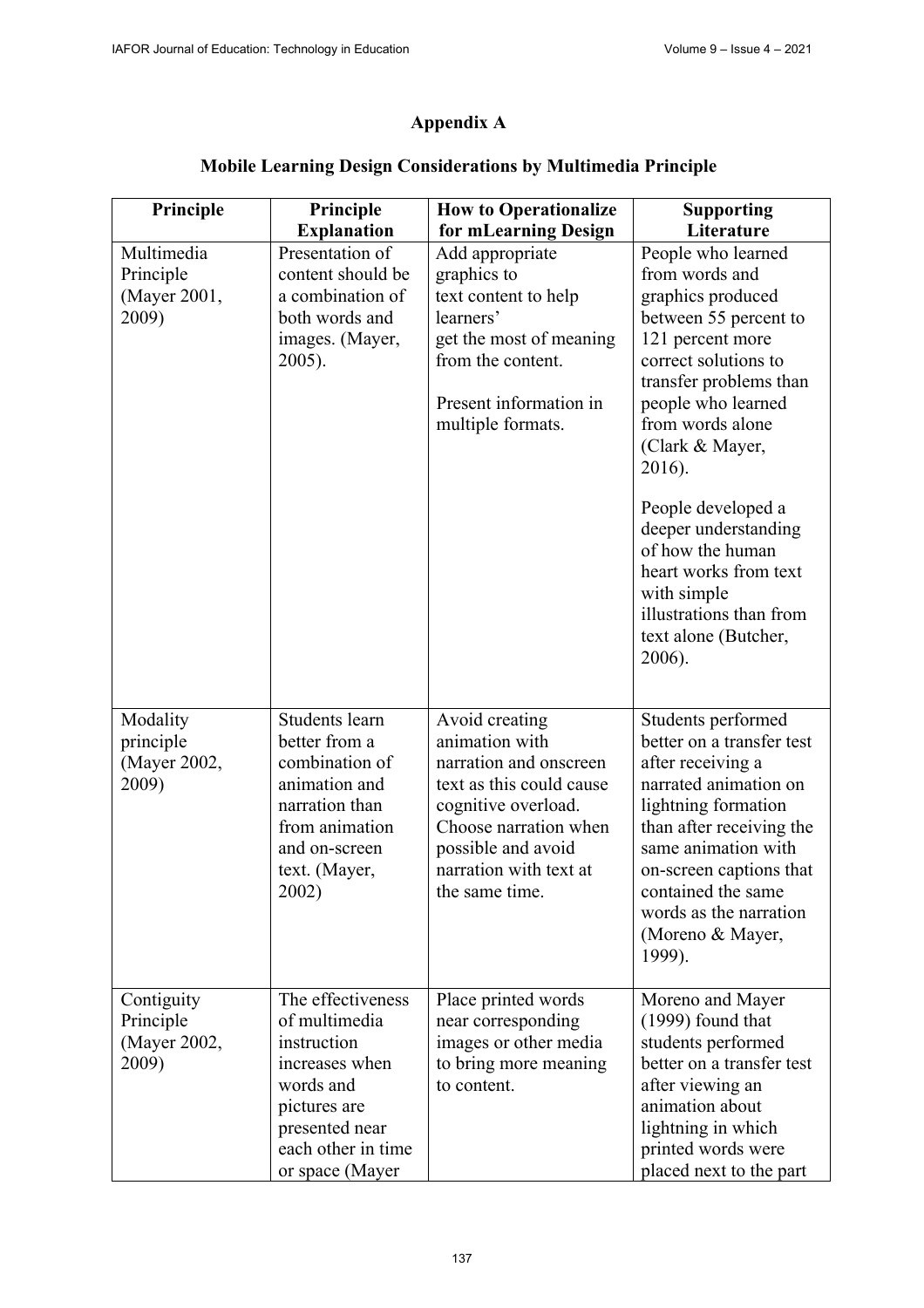|                                                  | & Anderson,<br>1992).<br>Learners build<br>connections<br>between<br>corresponding<br>words and<br>graphics (Mayer,<br>2009).                                                                                                                                                                                                     |                                                                                                                                                     | of the lightning system<br>they described than<br>when printed words<br>were placed at the<br>bottom of the screen as<br>a caption.                                                                                                                                                                                                                                                                                                                         |
|--------------------------------------------------|-----------------------------------------------------------------------------------------------------------------------------------------------------------------------------------------------------------------------------------------------------------------------------------------------------------------------------------|-----------------------------------------------------------------------------------------------------------------------------------------------------|-------------------------------------------------------------------------------------------------------------------------------------------------------------------------------------------------------------------------------------------------------------------------------------------------------------------------------------------------------------------------------------------------------------------------------------------------------------|
| Redundancy<br>principle<br>(Mayer 2002,<br>2009) | People learn<br>better from<br>concurrent<br>graphics and<br>audio than from<br>concurrent<br>graphics, audio,<br>and on-screen<br>text (Clark &<br>Mayer, 2016).<br>Students learn<br>better from<br>animation and<br>narration than<br>from animation,<br>narration, and on-<br>screen text<br>(Mayer, 2002).                   | Avoid including on-<br>screen text with a<br>narrated graphic as that<br>will be duplicating<br>information.                                        | Avoid e-learning<br>courses that contain<br>redundant on-screen<br>text presented at the<br>same time as on-screen<br>graphics and narration<br>(Clark & Mayer,<br>2016).<br>Learning from a<br>diagram or graph is<br>hurt by the addition of<br>textual information<br>that redundantly<br>explains with words<br>what the diagram or<br>graph already shows<br>pictures (Chandler &<br>Sweller, 1991).                                                   |
| Coherence<br>principle<br>Mayer (2002)           | People learn<br>more deeply from<br>a multimedia<br>message when<br>extraneous<br>material is<br>excluded rather<br>than included.<br><b>Student learning</b><br>is improved when<br>unneeded words<br>or sound are<br>eliminated from a<br>multimedia<br>presentation<br>(Mayer, 2002).<br>Rather than<br>extensive<br>narrative | Avoid adding<br>extraneous material<br>which is not included in<br>instructional goal or not<br>relevant to the<br>understanding of the<br>content. | Consistency of "look"<br>and feel" should be the<br>same across multiple<br>platforms. Elements<br>of mobile interfaces<br>such as names, color<br>schemes, and dialog<br>appearances should<br>have consistency in<br>functionality (Gong $\&$<br>Tarasewich, 2004; Lal,<br>2013; Shneiderman, &<br>Plaisant, 2010).<br>When pictures are<br>used only to decorate<br>the page or screen,<br>they are not likely to<br>improve learning<br>(Clark & Mayer, |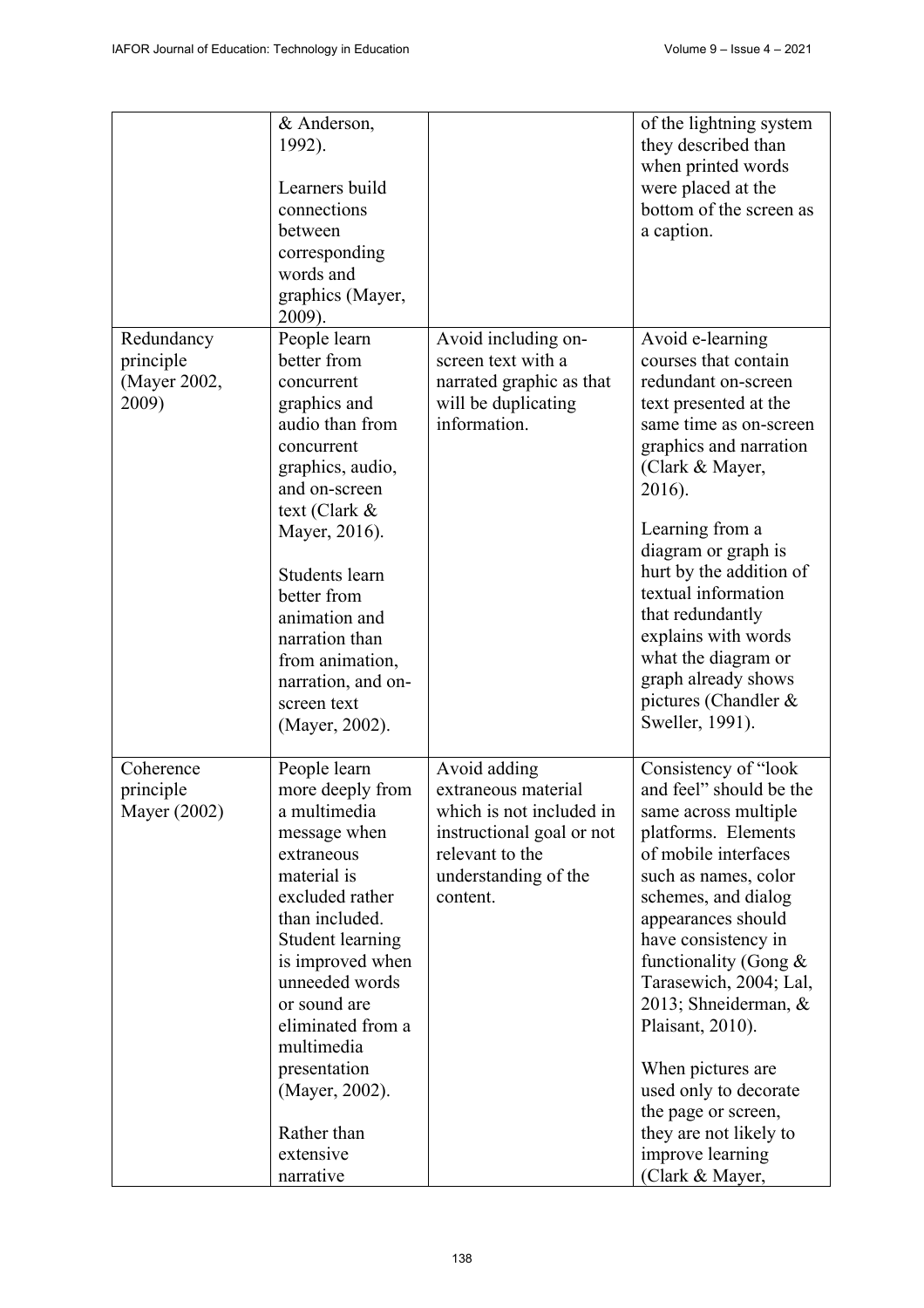|                                                       | descriptions,<br>stick to concise<br>presentation of<br>the content<br>(Clark & Mayer,<br>2016).                                                                                                                                                                                                                                        |                                                                                                                                                                                  | 2016).                                                                                                                                                                                                                                                                                                                                                                                                               |
|-------------------------------------------------------|-----------------------------------------------------------------------------------------------------------------------------------------------------------------------------------------------------------------------------------------------------------------------------------------------------------------------------------------|----------------------------------------------------------------------------------------------------------------------------------------------------------------------------------|----------------------------------------------------------------------------------------------------------------------------------------------------------------------------------------------------------------------------------------------------------------------------------------------------------------------------------------------------------------------------------------------------------------------|
| Personalization<br>principle<br>(Mayer 2002,<br>2009) | Students learn<br>better when<br>words are<br>presented in<br>conversational<br>style rather than<br>formal style<br>(Mayer, 2002).<br>Use<br>conversational<br>rather than<br>formal style. Use<br>polite wording<br>rather than direct<br>wording and use<br>human voice<br>rather than<br>machine voice<br>(Clark & Mayer,<br>2016). | Use a conversational<br>style of writing unless<br>otherwise specified<br>when creating content<br>for students. Use the<br>first or second person in<br>your narration or text. | People learn better<br>from a narrated<br>animation on lightning<br>formation when the<br>speech is in<br>conversational style<br>rather than formal<br>style (Moreno &<br>Mayer, 2000b).<br>People work harder to<br>understand material<br>when they feel they are<br>in a conversation with<br>a partner rather than<br>simply receiving<br>information (Beck,<br>McKeown, Sandora,<br>Kucan, & Worthy,<br>1996). |
| Segmentation<br>Principle<br>(Mayer, 2002)            | People learn<br>more deeply<br>when a<br>multimedia<br>message is<br>presented in<br>learner-paced<br>segments rather<br>than as a<br>continuous unit<br>(Mayer, 2009).                                                                                                                                                                 | Design mobile content<br>in small or unit sections<br>to enable learners better<br>understand without any<br>overload.                                                           | Design content as<br>small, self-contained<br>units (Gu, Gu, $\&$<br>Laffey, 2012).<br>Learners who received<br>segmented content<br>presentation performed<br>better on transfer tests<br>than the learners who<br>received a continuous<br>presentation, even<br>though identical<br>material was presented<br>in both conditions<br>(Mayer & Chandler,<br>2001).                                                  |
| Pre-training<br>Principle<br>(Mayer 2002,             | People learn<br>more deeply from<br>a multimedia                                                                                                                                                                                                                                                                                        | Include names and<br>characteristics of main<br>concepts at the                                                                                                                  | People performed<br>better on problem-<br>solving transfer tests                                                                                                                                                                                                                                                                                                                                                     |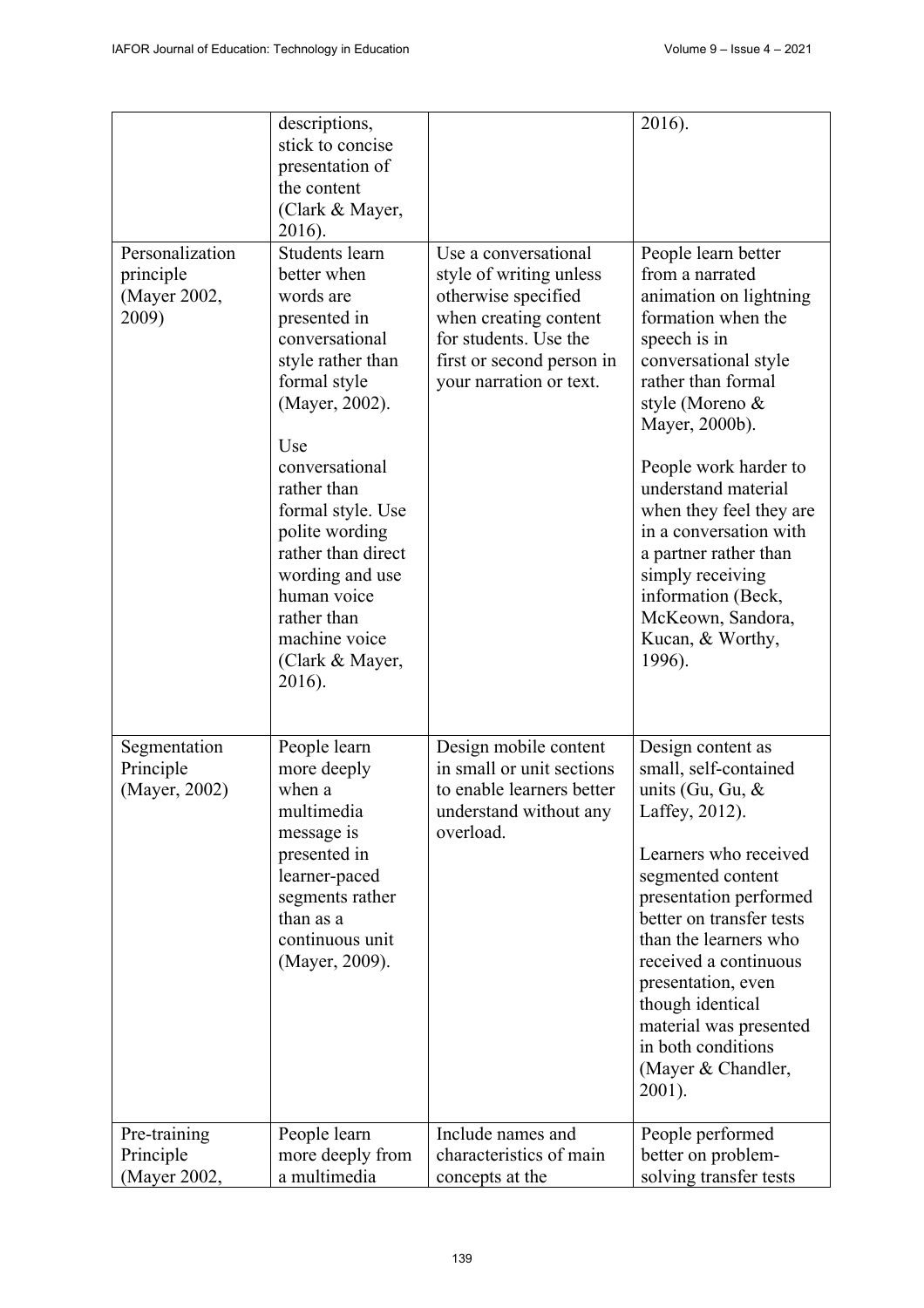| 2009)        | message when       | beginning of mobile     | when a multimedia         |
|--------------|--------------------|-------------------------|---------------------------|
|              | they have first    | content when designing  | lesson was preceded       |
|              | learned the        | a module to help        | by pre-training in the    |
|              | names and          | leaners gain awareness  | names and                 |
|              | characteristics of | of each major           | characteristics of each   |
|              | the main           | component.              | key component             |
|              | concepts (Mayer,   |                         | (Mayer, 2009).            |
|              | 2009).             |                         |                           |
| Signaling    | People will learn  | Use text signaling      | Signaling of visual       |
| Principle    | more efficiently   | strategies such as      | material includes         |
| (Mayer 2002, | if the lesson is   | outline, headings,      | arrows, flashing, and     |
| 2009)        | designed to call   | highlight, bolding,     | spotlighting. For         |
|              | attention to the   | pointer words such as   | example, in a narrated    |
|              | most important     | first, second etc. when | animation on how an       |
|              | material           | designing mobile        | airplane achieves lift,   |
|              | (Mayer, 2009).     | content to draw         | students performed        |
|              |                    | learners' attention to  | better on a transfer test |
|              | People learn       | salient points.         | if the narration          |
|              | better when cues   |                         | included an initial       |
|              | are added to       |                         | outline, headings, and    |
|              | highlight the      |                         | voice emphasis on key     |
|              | organization of    |                         | words (Mautone &          |
|              | essential material |                         | Mayer, 2001).             |
|              | (Mayer, 2009).     |                         |                           |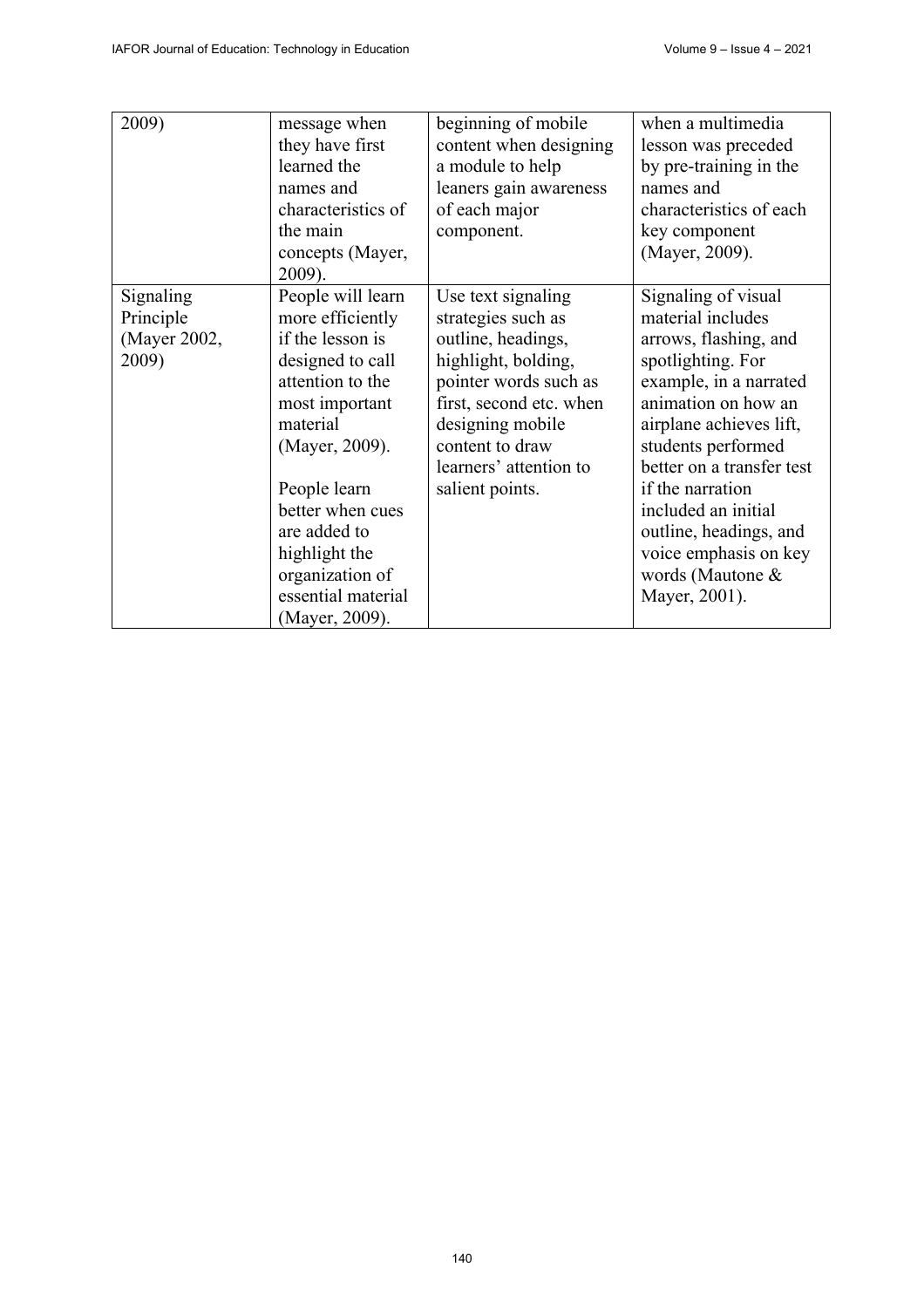# **Appendix B**

| <b>UDI</b>            | <b>Explanation</b>                                                                                                                                                                                                                                                                                     | <b>How to</b>                                                                                                                                                                                                                                                                                                                                                                                                                                                           | <b>Supporting</b>                                                                                                                                                                                                                                                                                                                                                                              |
|-----------------------|--------------------------------------------------------------------------------------------------------------------------------------------------------------------------------------------------------------------------------------------------------------------------------------------------------|-------------------------------------------------------------------------------------------------------------------------------------------------------------------------------------------------------------------------------------------------------------------------------------------------------------------------------------------------------------------------------------------------------------------------------------------------------------------------|------------------------------------------------------------------------------------------------------------------------------------------------------------------------------------------------------------------------------------------------------------------------------------------------------------------------------------------------------------------------------------------------|
| Principle             |                                                                                                                                                                                                                                                                                                        | <b>Operationalize for</b>                                                                                                                                                                                                                                                                                                                                                                                                                                               | Literature                                                                                                                                                                                                                                                                                                                                                                                     |
|                       |                                                                                                                                                                                                                                                                                                        |                                                                                                                                                                                                                                                                                                                                                                                                                                                                         |                                                                                                                                                                                                                                                                                                                                                                                                |
| Equitable<br>use      | The design is useful and<br>marketable to people<br>with diverse abilities.<br>Develop content and<br>assignments that can be<br>accessed on a wide<br>variety of devices.<br>Course content should be<br>accessible to people with<br>diverse abilities and in<br>diverse locations<br>(Elias, 2011). | mLearning design<br>Deliver content in the<br>simplest possible<br>formats. Short<br><b>Messaging Systems</b><br>(SMS), or texting<br>technology is<br>inexpensive and given<br>its high levels of<br>penetration, is<br>universally accessible<br>(Elias, 2011).<br>Given the small<br>storage capacity of<br>most smart phones and<br>do not have a big<br>storage capacity, using<br>cloud-computing file<br>storage and sharing<br>sites may be a better<br>option. | Cater for universal<br>usability and<br>recognize the diverse<br>users (Shneiderman &<br>Plaisant, 2010).<br>Design for multiple<br>and dynamic contexts,<br>configure output to<br>users' needs and<br>preferences (e.g., text<br>size, brightness)<br>(Gong & Tarasewich,<br>2004).                                                                                                          |
| Flexibility<br>in use | Accommodating a wide<br>range of individual<br>abilities, preferences,<br>schedules, levels of<br>connectivity, and choices<br>in methods of use (Elias,<br>2011).                                                                                                                                     | Design content such<br>that mobile users who<br>have smaller screens<br>and bigger screens can<br>still access the content<br>they need.<br>Do not use pop-ups,<br>mouse hover, or auto-<br>refresh for mobile<br>contents. Inputting text<br>data into small devices<br>can also present<br>challenges for the user.                                                                                                                                                   | Ensure that lives take<br>precedence because<br>mobiles are contextual<br>and are used alongside<br>people's actual lives<br>(Hoober & Berkman,<br>2012).<br>Do not use pop-ups,<br>mouse hover, or auto<br>refresh (Lal, 2013).<br>Should be Intuitive<br>and easy to use. The<br>interface should be<br>simple enough for<br>anyone educated or<br>not to use<br>(Subramanya & Yi,<br>2006). |

# **Mobile Learning Design Considerations by UDI Principle**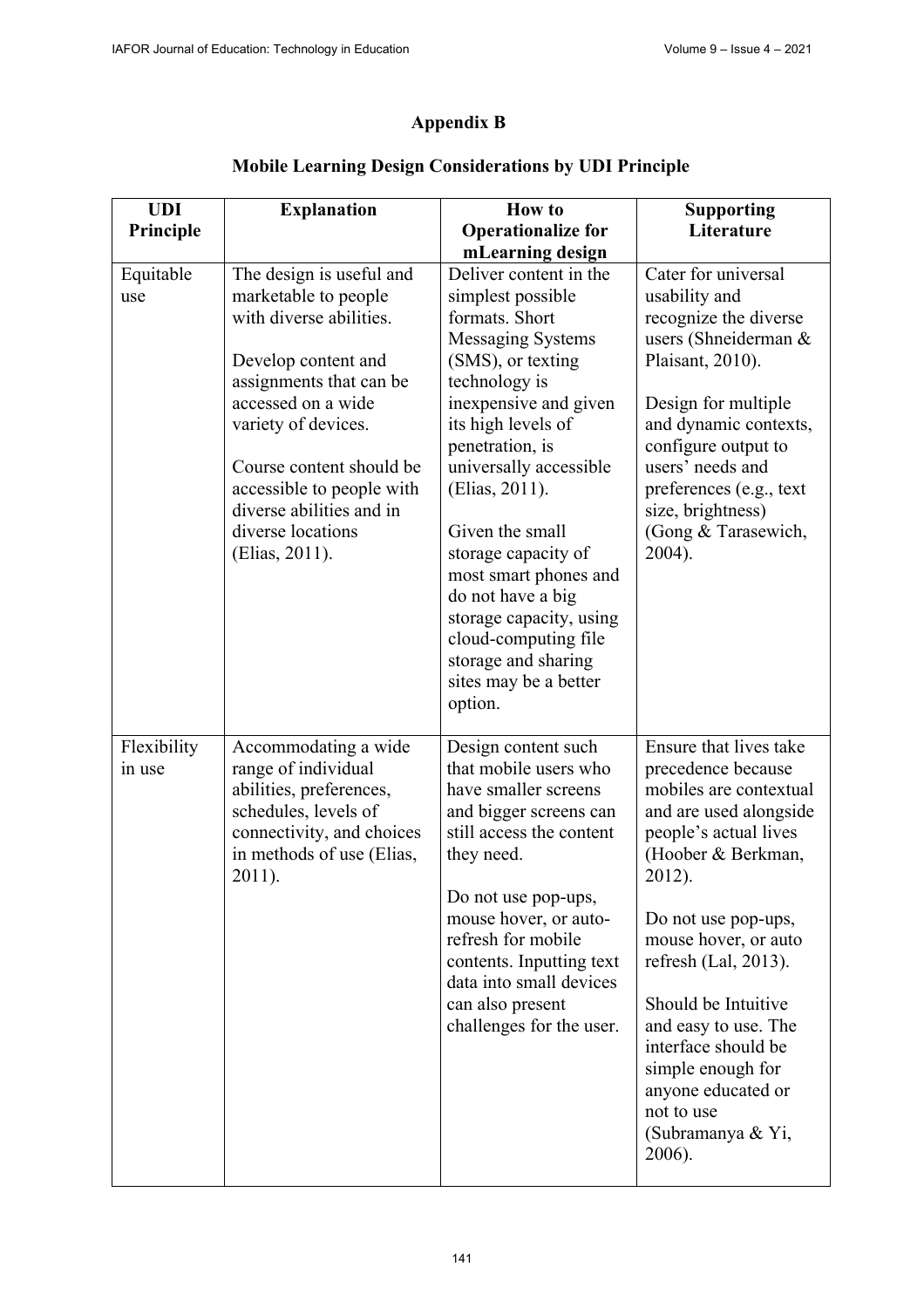| Simple and<br>intuitive<br>use | Use design that is easy to<br>understand, regardless of<br>the user's experience,<br>knowledge, language<br>skills, or current<br>concentration level<br>(Center for Universal<br>Design, 1997).<br>Unnecessary complexity<br>should be eliminated and<br>course design rendered<br>simple and intuitive<br>(Elias, 2011).                                                            | Design the content in<br>very simple and easy<br>to understand format.<br>Think about designing<br>for the smallest mobile<br>phone content and<br>ensure content will fit<br>without cognitive<br>overload.<br>Speech input is a<br>viable alternative since<br>some devices may be<br>too small for buttons. | The interface should<br>be simple enough for<br>anyone to use<br>(Subramanya & Yi,<br>2006).<br>Keep learners'<br>interfaces simple. It<br>should be ensured that<br>they contain only<br>information that can<br>fit comfortably on the<br>smallest of screens<br>(Elias, 2011).<br>Allow website to scale<br>for all mobile browser<br>layouts for both<br>portrait and landscape<br>(Lal, 2013). |
|--------------------------------|---------------------------------------------------------------------------------------------------------------------------------------------------------------------------------------------------------------------------------------------------------------------------------------------------------------------------------------------------------------------------------------|----------------------------------------------------------------------------------------------------------------------------------------------------------------------------------------------------------------------------------------------------------------------------------------------------------------|-----------------------------------------------------------------------------------------------------------------------------------------------------------------------------------------------------------------------------------------------------------------------------------------------------------------------------------------------------------------------------------------------------|
| Perceptible<br>information     | The design<br>communicates necessary<br>information effectively to<br>the user, regardless of<br>ambient conditions or the<br>user's sensory abilities<br>(Center for Universal<br>Design, 1997).<br>Adding captions,<br>descriptors, and<br>transcriptions increases<br>learners' perception of<br>the content and reaches<br>everybody in spite of any<br>disability (Elias, 2011). | Add captions to video<br>content and transcripts<br>to audio content. Use<br>text to speech features<br>in authoring tools.                                                                                                                                                                                    | A video presentation<br>should include<br>alternative forms of<br>the spoken work,<br>including captions,<br>descriptors and<br>transcriptions<br>(Burgstahler, 2009;<br>Elias, 2011).                                                                                                                                                                                                              |
| Tolerance<br>and error         | The design minimizes<br>hazards and the adverse<br>consequences of<br>accidental or unintended<br>actions (Burgstahler,<br>2012).<br>Minimize hazards and<br>adverse consequences of<br>errors in software<br>operation by designing<br>learning environments                                                                                                                         | Design content such<br>that learners can go<br>back to review content<br>which was previously<br>viewed.<br>Provide opportunity to<br>reduce error by<br>allowing mobile<br>content to be stopped<br>and started, as well as<br>revisited.                                                                     | Users must have some<br>control over the use of<br>the device<br>(Shneiderman &<br>Plaisant, 2010).<br>Allow website to scale<br>for all mobile browser<br>layouts for both<br>portrait and landscape<br>(Lal, 2013).                                                                                                                                                                               |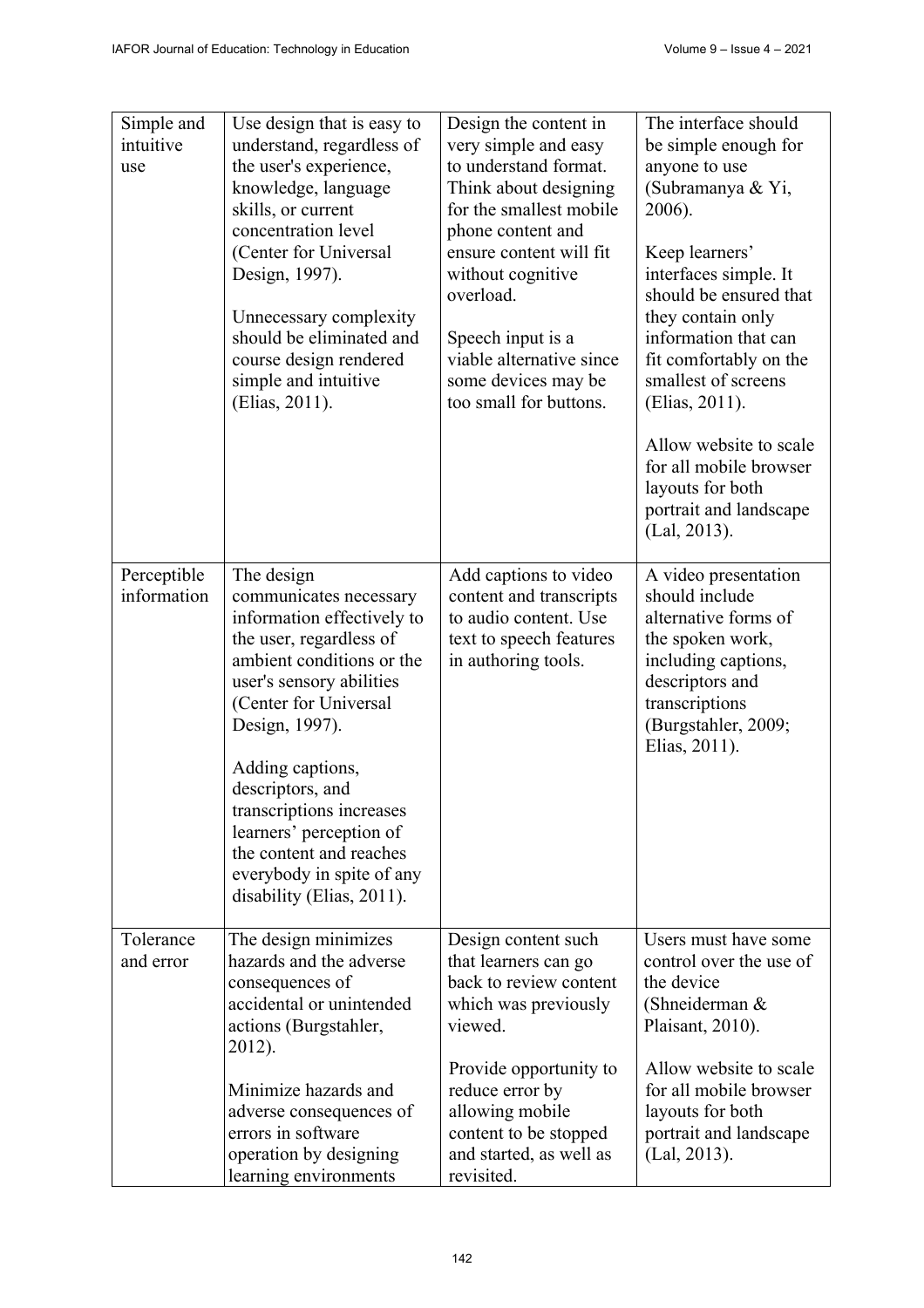|                                               | with a tolerance for error<br>(Elias, 2011).                                                                                                                                          |                                                                                                                                                                                                                              | Allow applications to<br>be stopped, started,<br>and resumed with<br>little or no effort<br>(Gong & Tarasewich,<br>2004).<br>Provide word<br>selection instead of<br>requiring text input<br>(Gong & Tarasewich,<br>2004).                                                                                                                                                                                 |
|-----------------------------------------------|---------------------------------------------------------------------------------------------------------------------------------------------------------------------------------------|------------------------------------------------------------------------------------------------------------------------------------------------------------------------------------------------------------------------------|------------------------------------------------------------------------------------------------------------------------------------------------------------------------------------------------------------------------------------------------------------------------------------------------------------------------------------------------------------------------------------------------------------|
| Low<br>physical<br>and<br>technical<br>effort | The design can be used<br>efficiently, comfortably,<br>and with a minimum of<br>fatigue (Burgstahler,<br>2007; Elias, 2011).                                                          | Limit use of external<br>links<br>Use short messaging<br>systems (SMS), or<br>texting technology<br>which is easy to use<br>and widely available.<br>Include menu or table<br>of content to a module<br>for easy navigation. | In addition to radio<br>buttons, combo and<br>check boxes, include<br>spinners, sliders, and<br>menu for easy<br>manipulation which is<br>usually more efficient<br>and easier to perform<br>than typing (Nilsson,<br>2009).<br>Provide information<br>about level of<br>progress to make<br>learners more patience<br>and anticipate how<br>long it will take to<br>complete a module<br>(Nilsson, 2009). |
| Size and<br>space                             | Appropriate size and<br>space are provided for<br>approach, reach,<br>manipulation, and use<br>regardless of the user's<br>body size, posture, or<br>mobility (Burgstahler,<br>2007). | Limit to one idea per<br>screen.<br>Use the phone screen<br>effectively as it is<br>small compared with<br>regular desktop<br>computer.<br>Design content in<br>small units.                                                 | Design for small<br>devices and provide<br>word selection instead<br>of requiring text input<br>(Gong & Tarasewich,<br>2004).<br>Design micro content<br>items as small, self-<br>contained and<br>granular learning (Gu,<br>Gu, & Laffey, 2012).<br>Keep screen layout<br>with plenty of white<br>space and do not<br>clutter. Keep one idea                                                              |